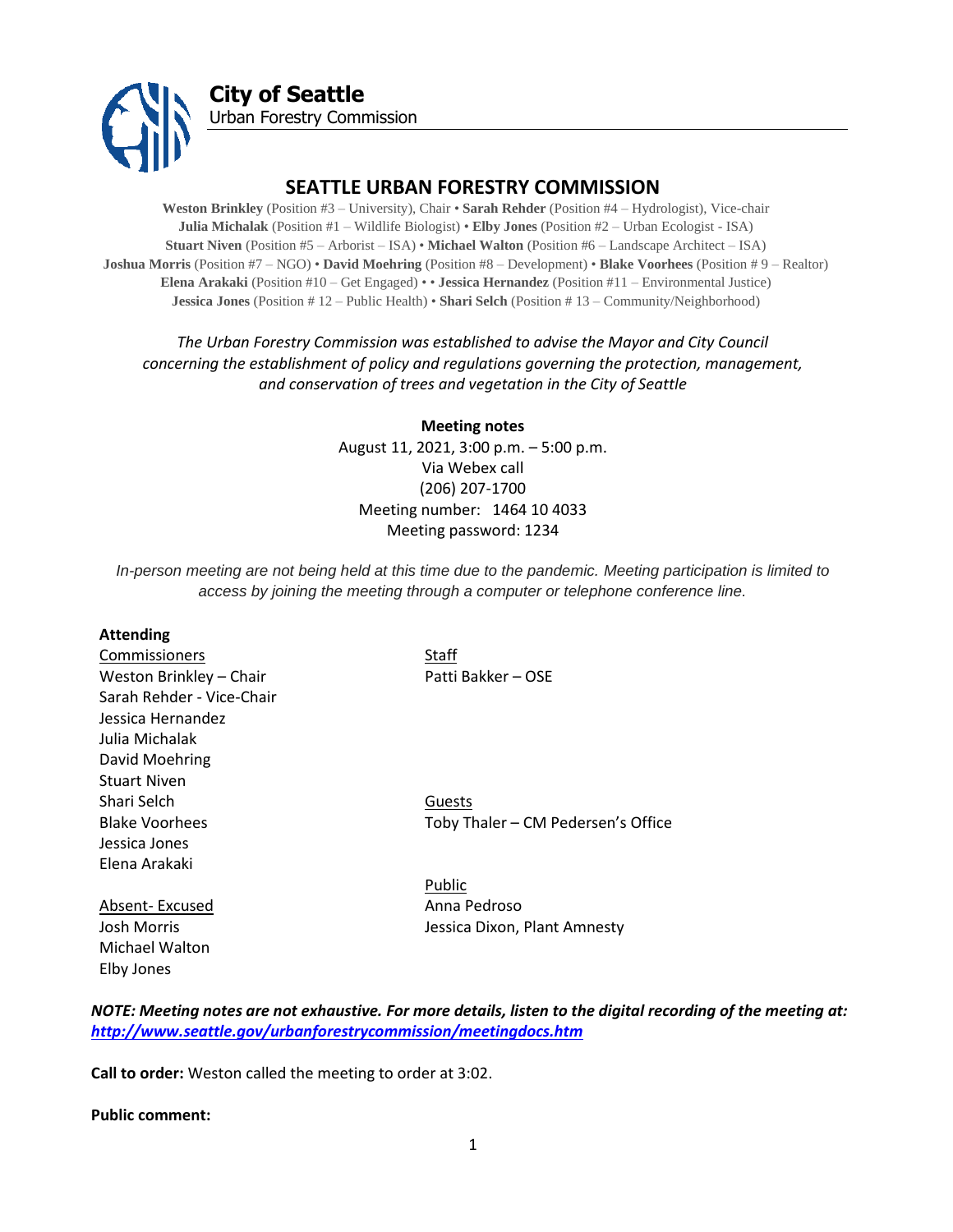- Art Pedersen sent a letter just prior to last week's meeting to be included in comments; this letter is included in the public input section in the meeting notes and Patti summarized the letter for the Commission.
- Commissioners had some discussion around Art's letter, including thoughts on the Commission's role around advocating for the additional funding needed for SDCI staffing, and updates on SLI recommendations and a possible additional recommendation letter from the Commission.

## **Chair, Committees, and Coordinator report:**

Patti provided additional update on the tree regulations outreach happening since last week's meeting, and outlined remaining steps on the two outreach processes. She also referred to the need to recruit a replacement for Sarah's Commission position as well as elect a new Vice-Chair.

Patti provided an update on the nominations received for Vice-Chair and the Commission discussed the election process. The decision was made to continue considerations and nominations for Vice-Chair and to take up elections again at the September 1 meeting.

## **Changes to SMC 23.44.020 Single Family Residential tree requirements - discussion**

David set up a survey for Commissioners regarding single family resident requirements, then walked through the questions to orient the discussion on this topic. Weston pointed out that the items covered in the questions are not things that will be impacted by the tree ordinance changes or the Director's Rule, so it's critical that the Commission consider these things and work on a parallel path on other important tree code issues. David talked through the responses to the questions and discussed various aspects of trees and their protections in single family zone areas. The questions stress the importance of the canopy cover, including the importance of equity in the canopy cover. Most of the trees in the city are in single family zones, zoning changes affect the amount of land available for trees. Questions aim to help folks be more informed in order to answer questions from Councilmembers or others.

David also walked Commissioners through an exercise diagramming various SF scenarios as well as some reallife examples.

Weston commented on the concept of the underutilized or underplanted areas in SF zones, and how many lots don't have any/enough trees - is that a large number or small number? Need to know that in order to create policy. David noted that code requires a minimum cumulative tree trunk caliper for SF lots relative to lot size, but noted there are instances where it does not appear to be enforced beyond occupancy of the building. Property owners can remove up to three non-exceptional trees per year. In addition, is it fair to hold existing properties to a lower standard for trees on their property than what is required for new construction to retain or plant?

Sarah commented on the need for density and balancing density with more people then needing access to open space/parks; making planning changes and not having it be only in SF zones where trees can go. The focus on density is not necessarily a bad thing, but can be a bad thing if we don't plan for it holistically.

Jessica H. asked how we can combine this with the new IPPC report given that it focused on physical science. That report is underscoring how rapidly these changes are happening and how urgent it is to respond. The urban forest is critical for adapting to these changes.

There was discussion on what kind of density we're talking about and who are we creating it for (DADUs vs multi-family affordable units.) Parking required in development is also disproportionate - more space is allowed/required to plant cars than to plant trees; this is not consistent with climate/environment goals.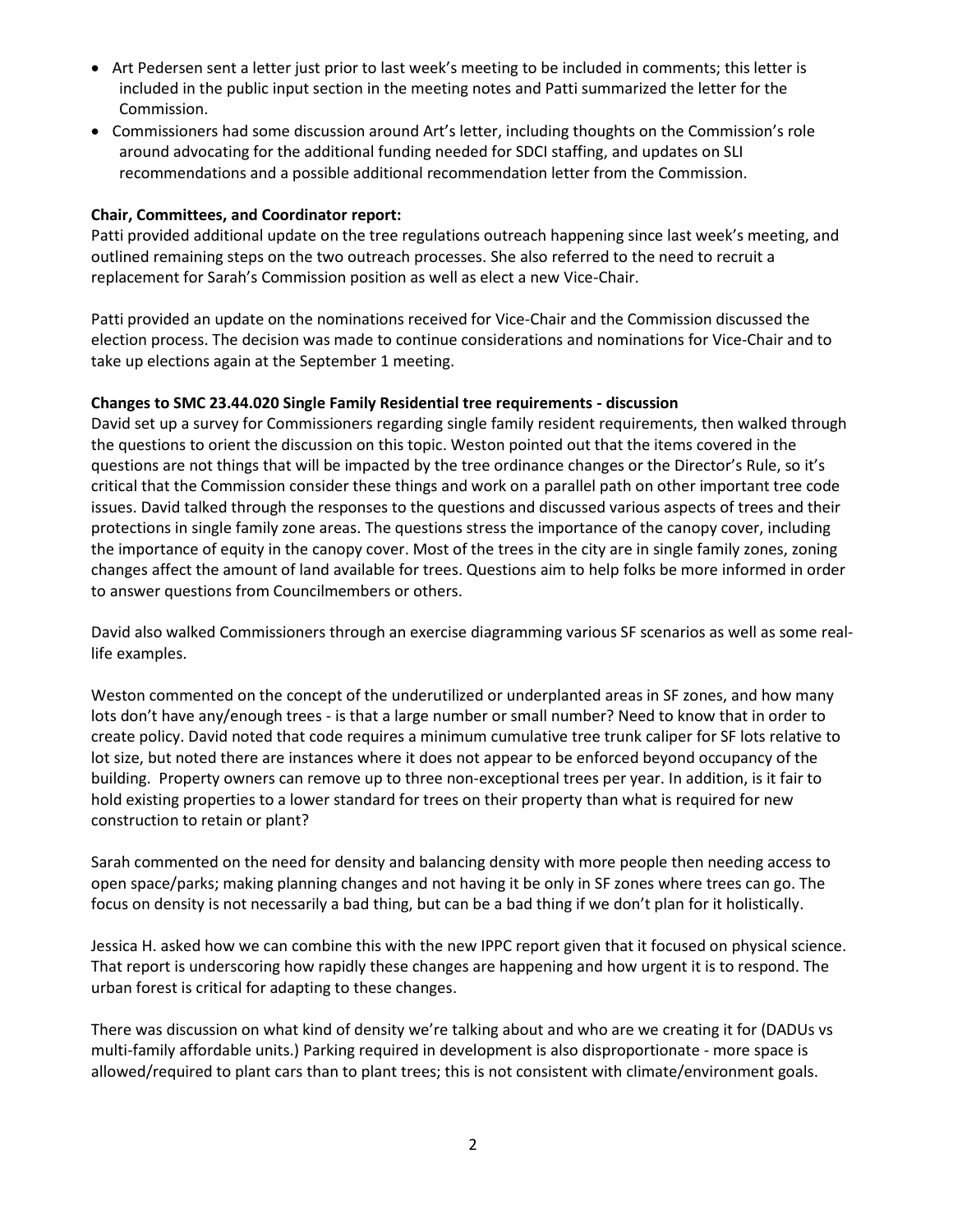David suggests as one of the next steps inviting Faith Ramos, who did the tree research in 2017, to present on these findings. Weston agreed the Commission does need to take some more steps before getting to recommendations on this topic. There is a draft Council bill prepared for Resolution 32010 for the 9/8 meeting. More discussion on what is next on this topic included suggestion to restore the minimum tree requirements since even with the new leg they haven't changed/increased the 35% lot coverage, or potentially expand review of trees during project review. Julia made the tie to the previous discussion on doing an analysis for how do we get to the canopy cover goal we want to meet, how much can be done on public land and how much we need from the private properties is an important step moving forward.

#### **2021 Workplan review**

Patti pulled up the workplan and began framing the discussion around it and how the Commission has expressed desire to update the format of the document and how work is tracked through the year. There was discussion on how it functions now, and some suggestions on how to make it more effective. Patti will draft a template that incorporates some of the suggested changes for future discussion, and Commissioners were tasked with reviewing the document and considering how they want to be involved.

## *NOTE: Meeting notes are not exhaustive. For more details, listen to the digital recording of the meeting at: <http://www.seattle.gov/urbanforestrycommission/meetingdocs.htm>*

#### **Public comment:**

Jessica Dixon commented that we need to also take into account, as far as right-of-way trees we should take into account the schedule for pruning and maintenance of trees; there's canopy in places, but we're losing it due to lack of maintenance. Regarding trees on existing lots, would much prefer a green credit is given if someone can prove they have trees on their lot. You're getting closer to having plan and strategy for canopy goals. There was an interesting presentation at the Urban Forestry Symposium in 2016 on the topic of sustaining the urban forest during densification - we need strong leadership on this front in Seattle.

**Adjourn:** The meeting was adjourned at 5:04 PM.

### **Meeting Chat:**

rom Pedroso, Anna to everyone: 3:04 PM Seattle resident, just listening. No public comment. :-) from Pedroso, Anna to everyone: 3:05 PM Hi! from Stuart Niven to everyone: 3:05 PM Hi all. I am here but not here. I am currently on the phone with a land use attorney related to an appeal hearing. from Stuart Niven to everyone: 3:06 PM Will join asap from Jessica Hernandez to everyone: 3:27 PM can it be split into two people? from Jessica Hernandez to everyone: 3:27 PM or only one person? from Weston to everyone: 3:45 PM Goal is for 24% in ROW, btw from Weston to everyone: 3:47 PM HA! from Jessica Hernandez to everyone: 4:14 PM Question: How would we connect this information presented today by David to the curren IPPC 2021 climate report- given that it focused more on the physical sciences?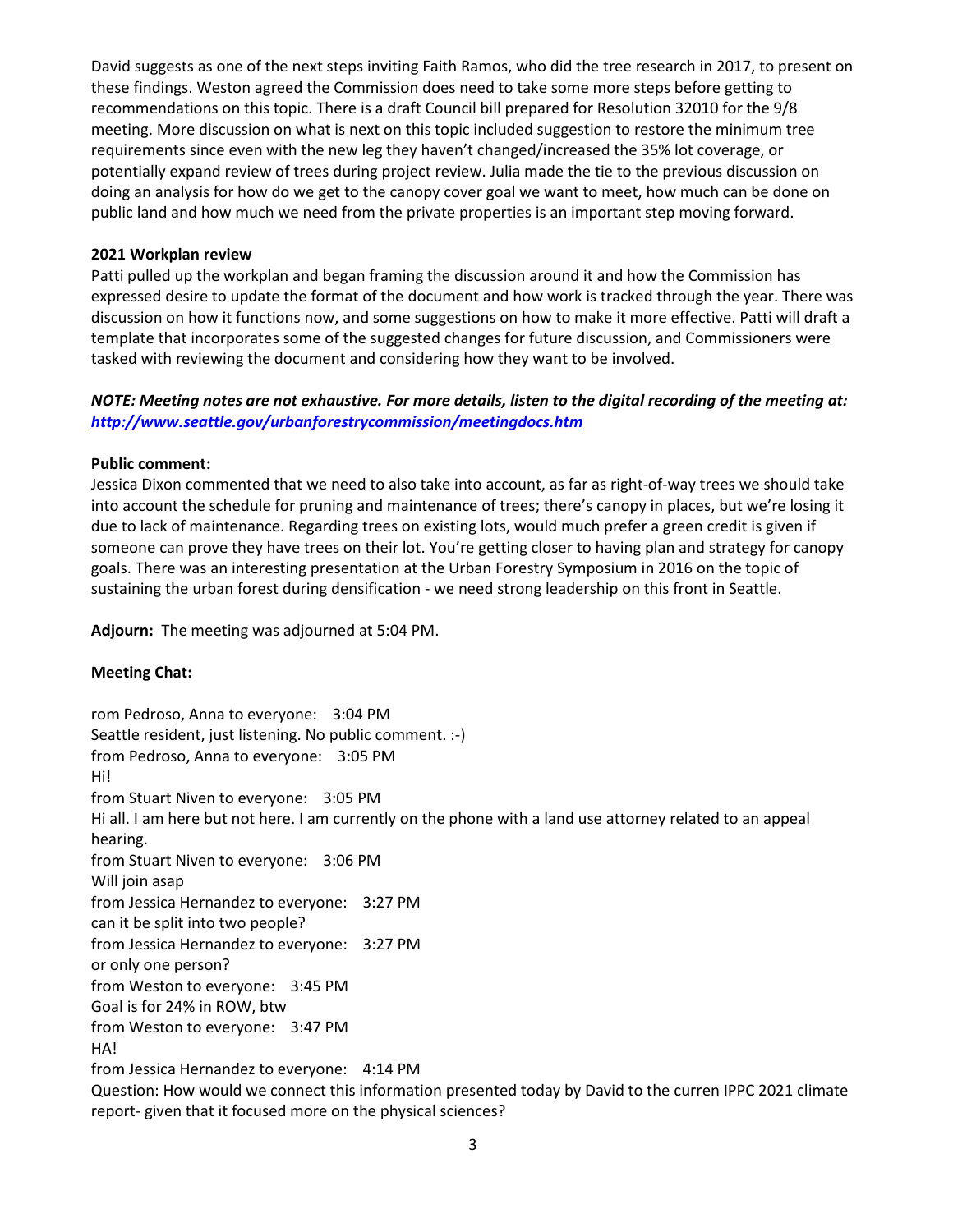from Jessica Hernandez to everyone: 4:14 PM current\* from Blake Voorhees to everyone: 4:41 PM Yes, and I was thinking an "Objective" column could be helpful to clarify actions needed. from Jessica Hernandez to everyone: 4:46 PM I was wondering if contact information can be added. For example who do we contact or which email we use for SDCI? from Jessica Jones to everyone: 4:52 PM Small comment, but as we have two Jessicas now we should specify from Elena Arakaki to everyone: 4:53 PM I'll be transitioning out soon once my Get Engaged term ends from Elena Arakaki to everyone: 4:53 PM :( from Jessica Hernandez to everyone: 4:53 PM I am ok being referenced as Hernandez instead of Jessica @Jessica Jones from Jessica Hernandez to everyone: 4:55 PM For example: Land Acknowledgements is one I can think of, adding actions to it as UFC from Jessica Hernandez to everyone: 4:56 PM I will email Patti! from David Moehring to everyone: 4:56 PM Thank you all for the Three points identified today following the single-family (and 'ADU' from 2019; and forthcoming Sept 8th plan to convert SF-zones to "Neighborhood Residential" zones. from Jessica Hernandez to everyone: 5:01 PM @Jessica Public Comment can we get your contact info to ask about the urban forestry symposium and how we can participate in it?

### **Public input: (see next page and posted notes):**

**From:** France Giddings <info@email.actionnetwork.org> **Sent:** Wednesday, July 21, 2021 12:35 PM **To:** Bakker, Patricia <Patricia.Bakker@seattle.gov> **Subject:** End the delay! Adopt, with amendments, SDCI's Director's Rule 13-2020

Urban Forestry Commission Coordinator Patti Bakker,

As recent record temperatures have demonstrated, the climate crisis is real. Trees are a buffer to help reduce extreme temperature impacts in urban areas.

Please adopt, with the amendments recommended by the Seattle Urban Forestry Commission, SDCI's Director's Rule 13-2020 (Designation of Exceptional and Significant Trees, Tree Protection, Retention, and Tree Removal during land division, including tree service provider requirements).

Seattle must move forward now, without the delay urged by some, in adopting this updated Director's Rule with the amendments proposed below. This process of increasing protection for our urban forest was first proposed by the Seattle City Council 12 years ago and is long overdue.

The following updates as proposed in the draft Director's Rule are great steps forward: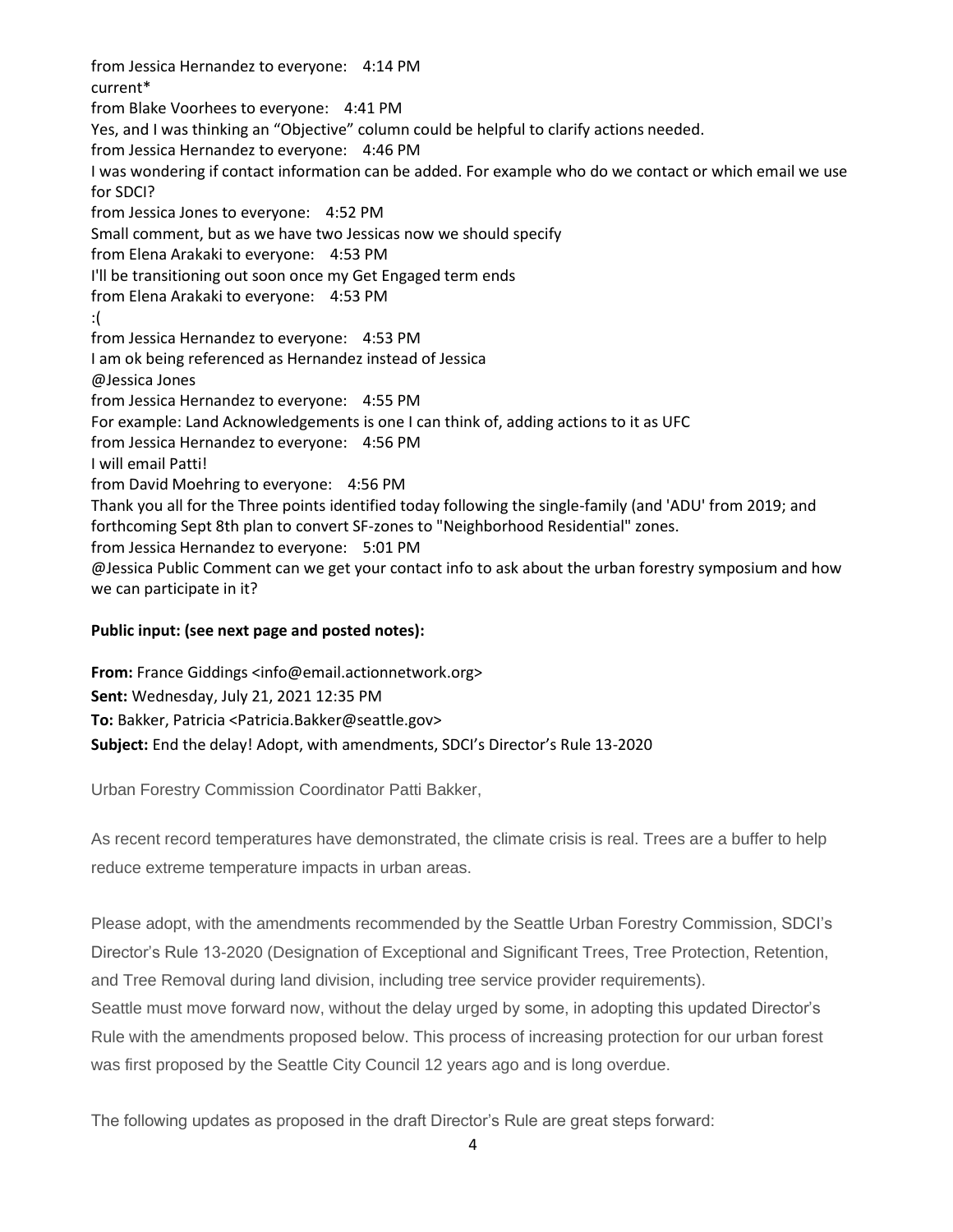• Reducing the upper threshold on exceptional trees to 24 inches in diameter at standard height (DSH) from 30 inches

• Designating trees 6 inches DSH and larger as protected trees, starting in the platting and short platting process

• Requiring Tree Care Providers to register with the City as the Seattle Dept. of Transportation already requires

• Continuing protection of tree groves as exceptional trees, even if a tree is removed from the grove

• Making clear that all exceptional trees removed during development must be replaced per SMC 25.11.090

• Tightening tree removal requirements for exceptional trees as hazard trees

The following changes to the draft Director's Rule are needed:

• Change Subject Title to remove words "land division" and replace with "Development"

• PURPOSE AND BACKGROUND. add "SMC 23 requires that all trees 6 inches DSH and larger must be indicated on all site plans throughout the platting and sub-platting process, and that projects must be designed to maximize the retention of existing trees. This requirement continues throughout any subsequent development on all lots in all zones in the city."

• SECTION 1. Reduce the number of trees and sizes required to be a tree grove. Kirkland, Woodinville, and Duvall all define a tree grove as "a group of 3 or more significant trees with overlapping or touching crowns." Include street trees in groves.

• Add "Significant trees may become exceptional as they grow in size. They are future replacements in the urban forest for exceptional trees when they die. Development projects must be designed to maximize the retention of both exceptional and significant trees to maintain a diversity of tree species and ages."

• Add "All replacement trees regardless of size are protected trees and can't be removed."

• SECTION 2. Change the heading to "TREE PROTECTION". Remove references to "Exceptional Trees" only and change to "Trees". e.g., change "Exceptional Tree Protection Areas" to "Tree Protection Areas". • SECTION 4. Add "The Director shall have the authority to allow replacement trees on both public and private property to meet the goals and objectives of race and social justice under Seattle's Equity and Environment Initiative."

• Under SMC 25.11.090 the Director has the authority to require "one or more trees" to be planted as replacement trees for removed exceptional trees during development. The number of trees required should increase with the size of the tree removed, with a goal to achieve equivalent canopy area and volume in 25 years. Any in-lieu fee must also rise as the size of the removed tree increases. The city can not wait 80 years to replace an 80-year-old western red cedar tree and expect to maintain its canopy goals as large exceptional trees are removed during development.

• SECTION 5. SEPA requirements under SMC 25.05.675 N are for protecting special habitats and need to be considered at the beginning of the development process. The language of this SEPA code section should be included in the Director's Rule to be certain that the code is complied with.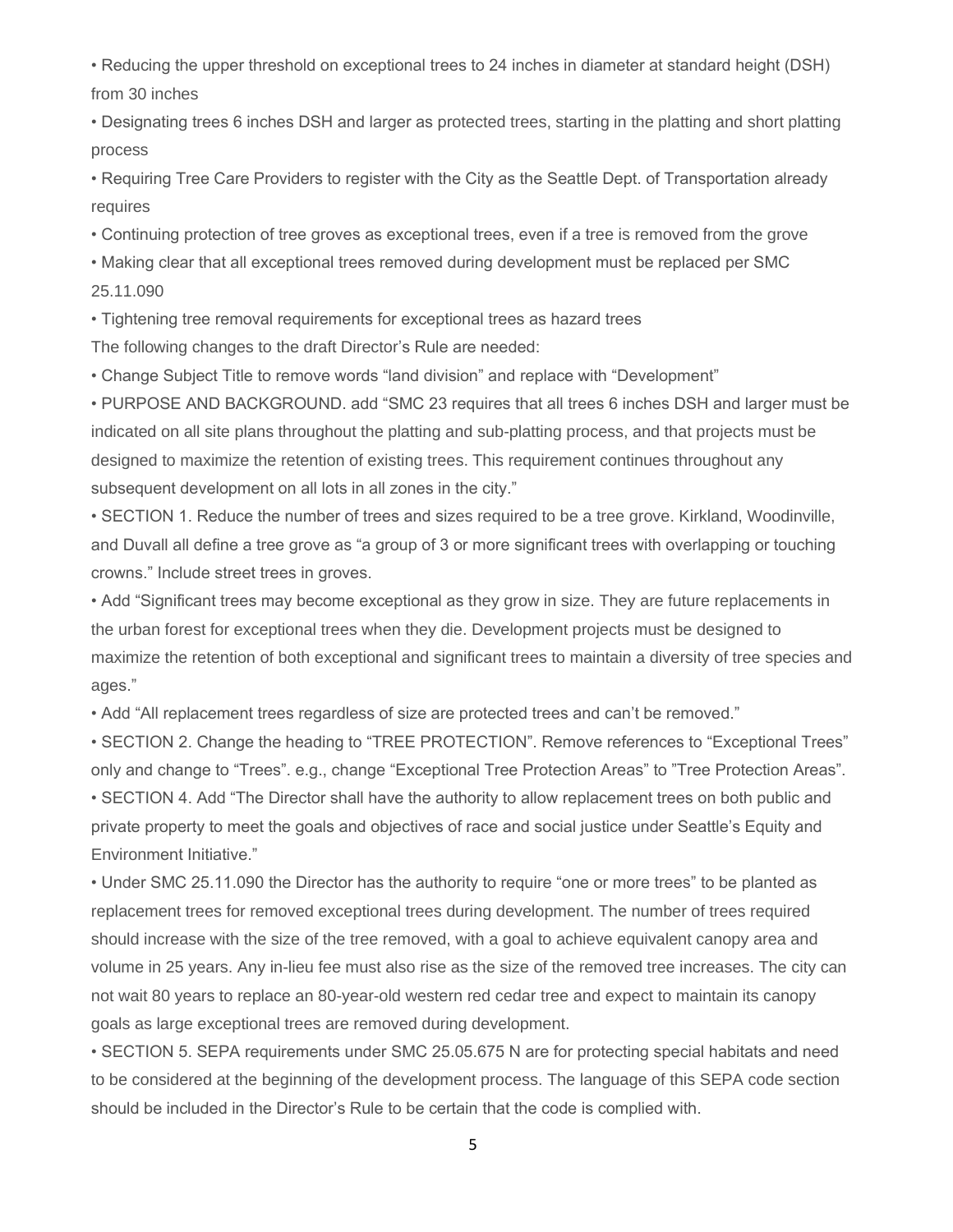• SECTION 6. SDCI should adopt SDOT's registration process and requirements to assist Tree Care Providers in complying with city code and regulations. Reduce the number of citations that will remove a Tree Care Provider from being registered with the city to no more than 2 per year. Require annual registration same as Seattle business licenses require. Require that Tree Care Provider companies have a WA State contractor's license to ensure they have workers' compensation. Require they have a certificate of insurance that lists the city as an additional insured so the city cannot be sued. Require that all jobs either have a certified arborist on the work site or that they have visited the site and officially sign off on the specific work being done.

Thank you for protecting our urban forest.

France Giddings [france.giddings@gmail.com](mailto:france.giddings@gmail.com) 1612 NE 192nd St Shoreline, Washington 98155

**From:** Annette Ademasu <info@email.actionnetwork.org> **Sent:** Wednesday, July 21, 2021 8:39 PM **To:** Bakker, Patricia <Patricia.Bakker@seattle.gov> **Subject:** End the delay! Adopt, with amendments, SDCI's Director's Rule 13-2020

Urban Forestry Commission Coordinator Patti Bakker,

As recent record temperatures have demonstrated, the climate crisis is real. Trees are a buffer to help reduce extreme temperature impacts in urban areas.

Please adopt, with the amendments recommended by the Seattle Urban Forestry Commission, SDCI's Director's Rule 13-2020 (Designation of Exceptional and Significant Trees, Tree Protection, Retention, and Tree Removal during land division, including tree service provider requirements).

Seattle must move forward now, without the delay urged by some, in adopting this updated Director's Rule with the amendments proposed below. This process of increasing protection for our urban forest was first proposed by the Seattle City Council 12 years ago and is long overdue.

The following updates as proposed in the draft Director's Rule are great steps forward:

• Reducing the upper threshold on exceptional trees to 24 inches in diameter at standard height (DSH) from 30 inches

• Designating trees 6 inches DSH and larger as protected trees, starting in the platting and short platting process

• Requiring Tree Care Providers to register with the City as the Seattle Dept. of Transportation already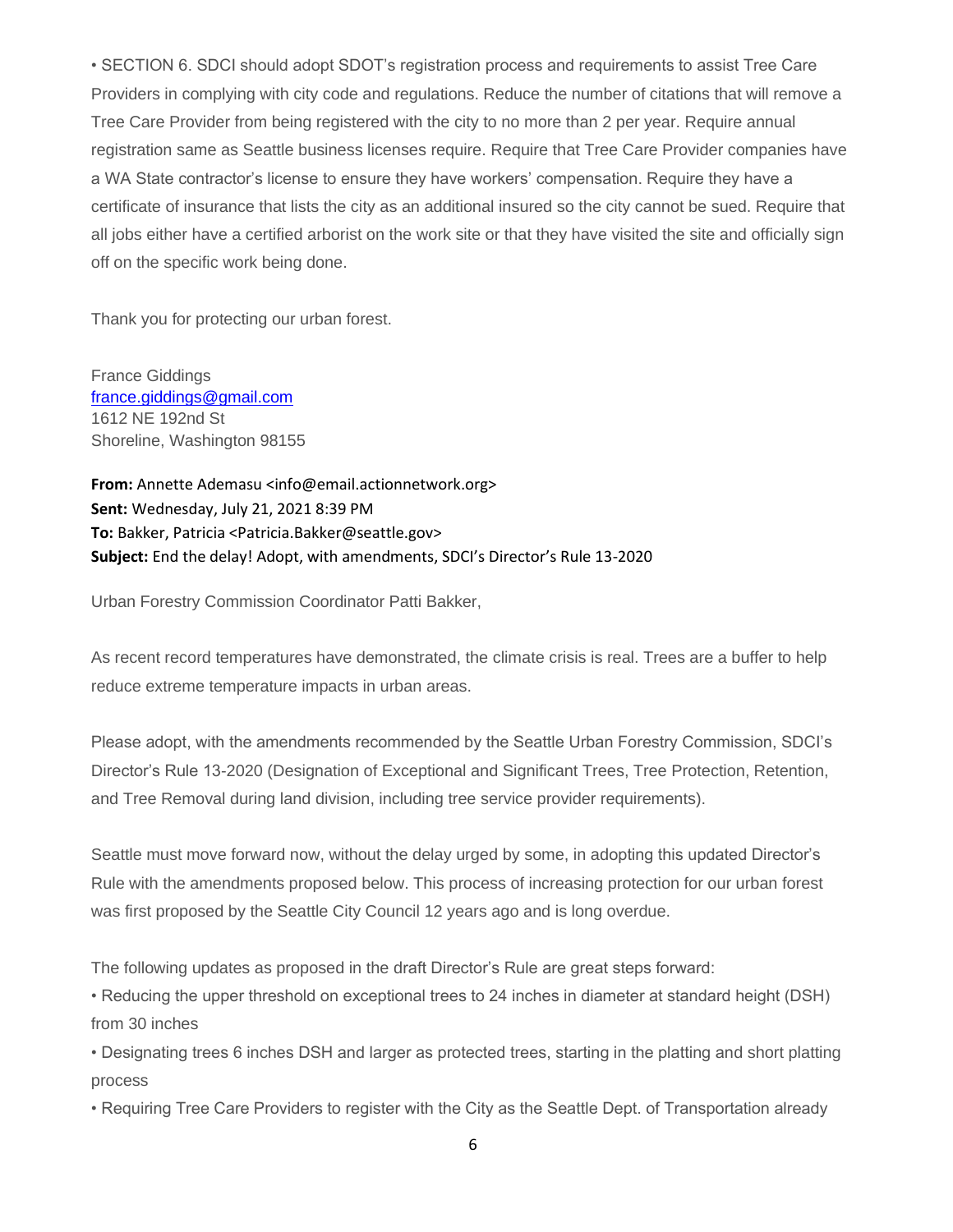requires

• Continuing protection of tree groves as exceptional trees, even if a tree is removed from the grove

• Making clear that all exceptional trees removed during development must be replaced per SMC 25.11.090

• Tightening tree removal requirements for exceptional trees as hazard trees

The following changes to the draft Director's Rule are needed:

• Change Subject Title to remove words "land division" and replace with "Development"

• PURPOSE AND BACKGROUND. add "SMC 23 requires that all trees 6 inches DSH and larger must be indicated on all site plans throughout the platting and sub-platting process, and that projects must be designed to maximize the retention of existing trees. This requirement continues throughout any subsequent development on all lots in all zones in the city."

• SECTION 1. Reduce the number of trees and sizes required to be a tree grove. Kirkland, Woodinville, and Duvall all define a tree grove as "a group of 3 or more significant trees with overlapping or touching crowns." Include street trees in groves.

• Add "Significant trees may become exceptional as they grow in size. They are future replacements in the urban forest for exceptional trees when they die. Development projects must be designed to maximize the retention of both exceptional and significant trees to maintain a diversity of tree species and ages."

• Add "All replacement trees regardless of size are protected trees and can't be removed."

• SECTION 2. Change the heading to "TREE PROTECTION". Remove references to "Exceptional Trees" only and change to "Trees". e.g., change "Exceptional Tree Protection Areas" to "Tree Protection Areas". • SECTION 4. Add "The Director shall have the authority to allow replacement trees on both public and private property to meet the goals and objectives of race and social justice under Seattle's Equity and Environment Initiative."

• Under SMC 25.11.090 the Director has the authority to require "one or more trees" to be planted as replacement trees for removed exceptional trees during development. The number of trees required should increase with the size of the tree removed, with a goal to achieve equivalent canopy area and volume in 25 years. Any in-lieu fee must also rise as the size of the removed tree increases. The city can not wait 80 years to replace an 80-year-old western red cedar tree and expect to maintain its canopy goals as large exceptional trees are removed during development.

• SECTION 5. SEPA requirements under SMC 25.05.675 N are for protecting special habitats and need to be considered at the beginning of the development process. The language of this SEPA code section should be included in the Director's Rule to be certain that the code is complied with.

• SECTION 6. SDCI should adopt SDOT's registration process and requirements to assist Tree Care Providers in complying with city code and regulations. Reduce the number of citations that will remove a Tree Care Provider from being registered with the city to no more than 2 per year. Require annual registration same as Seattle business licenses require. Require that Tree Care Provider companies have a WA State contractor's license to ensure they have workers' compensation. Require they have a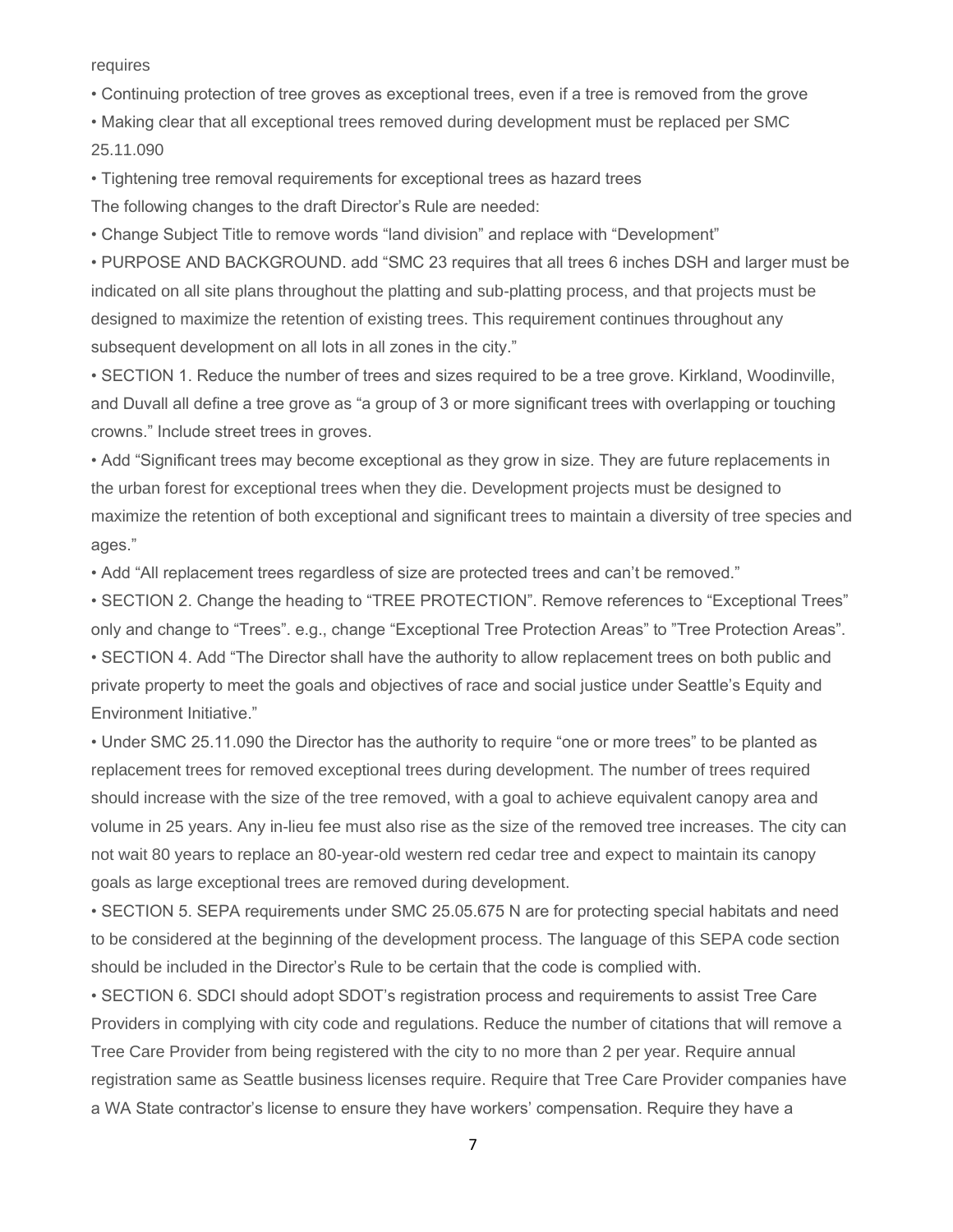certificate of insurance that lists the city as an additional insured so the city cannot be sued. Require that all jobs either have a certified arborist on the work site or that they have visited the site and officially sign off on the specific work being done.

Thank you for protecting our urban forest.

Annette Ademasu [misucat95@gmail.com](mailto:misucat95@gmail.com) PO BOX 65242 SHORELINE, Washington 98155

**From:** RMGRAZIANI@GMAIL.COM <RMGRAZIANI@GMAIL.COM> **Sent:** Wednesday, August 4, 2021 12:42 PM **To:** Bakker, Patricia <Patricia.Bakker@seattle.gov> **Subject:** End the delay! Adopt, with amendments, SDCI's Director's Rule 13-2020

Urban Forestry Commission Coordinator Patti Bakker,

As recent record temperatures have demonstrated, the climate crisis is real. Trees are a buffer to help reduce extreme temperature impacts in urban areas.

Please adopt, with the amendments recommended by the Seattle Urban Forestry Commission, SDCI's Director's Rule 13-2020 (Designation of Exceptional and Significant Trees, Tree Protection, Retention, and Tree Removal during land division, including tree service provider requirements).

Seattle must move forward now, without the delay urged by some, in adopting this updated Director's Rule with the amendments proposed below. This process of increasing protection for our urban forest was first proposed by the Seattle City Council 12 years ago and is long overdue.

The following updates as proposed in the draft Director's Rule are great steps forward:

• Reducing the upper threshold on exceptional trees to 24 inches in diameter at standard height (DSH) from 30 inches

• Designating trees 6 inches DSH and larger as protected trees, starting in the platting and short platting process

• Requiring Tree Care Providers to register with the City as the Seattle Dept. of Transportation already requires

• Continuing protection of tree groves as exceptional trees, even if a tree is removed from the grove

• Making clear that all exceptional trees removed during development must be replaced per SMC 25.11.090

• Tightening tree removal requirements for exceptional trees as hazard trees

The following changes to the draft Director's Rule are needed:

- Change Subject Title to remove words "land division" and replace with "Development"
- PURPOSE AND BACKGROUND. add "SMC 23 requires that all trees 6 inches DSH and larger must be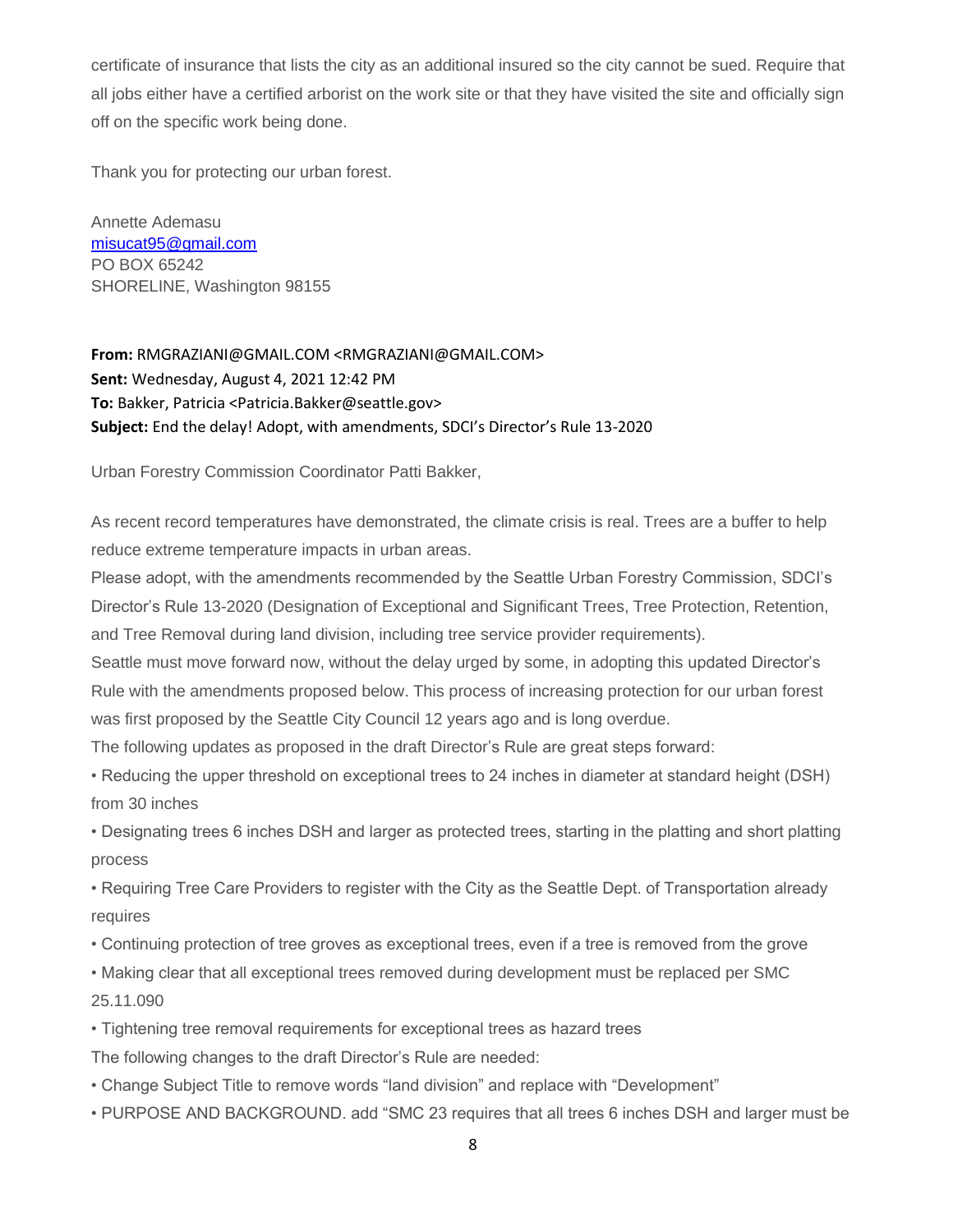indicated on all site plans throughout the platting and sub-platting process, and that projects must be designed to maximize the retention of existing trees. This requirement continues throughout any subsequent development on all lots in all zones in the city."

• SECTION 1. Reduce the number of trees and sizes required to be a tree grove. Kirkland, Woodinville, and Duvall all define a tree grove as "a group of 3 or more significant trees with overlapping or touching crowns." Include street trees in groves.

• Add "Significant trees may become exceptional as they grow in size. They are future replacements in the urban forest for exceptional trees when they die. Development projects must be designed to maximize the retention of both exceptional and significant trees to maintain a diversity of tree species and ages."

• Add "All replacement trees regardless of size are protected trees and can't be removed."

• SECTION 2. Change the heading to "TREE PROTECTION". Remove references to "Exceptional Trees" only and change to "Trees". e.g., change "Exceptional Tree Protection Areas" to "Tree Protection Areas". • SECTION 4. Add "The Director shall have the authority to allow replacement trees on both public and private property to meet the goals and objectives of race and social justice under Seattle's Equity and Environment Initiative."

• Under SMC 25.11.090 the Director has the authority to require "one or more trees" to be planted as replacement trees for removed exceptional trees during development. The number of trees required should increase with the size of the tree removed, with a goal to achieve equivalent canopy area and volume in 25 years. Any in-lieu fee must also rise as the size of the removed tree increases. The city can not wait 80 years to replace an 80-year-old western red cedar tree and expect to maintain its canopy goals as large exceptional trees are removed during development.

• SECTION 5. SEPA requirements under SMC 25.05.675 N are for protecting special habitats and need to be considered at the beginning of the development process. The language of this SEPA code section should be included in the Director's Rule to be certain that the code is complied with.

• SECTION 6. SDCI should adopt SDOT's registration process and requirements to assist Tree Care Providers in complying with city code and regulations. Reduce the number of citations that will remove a Tree Care Provider from being registered with the city to no more than 2 per year. Require annual registration same as Seattle business licenses require. Require that Tree Care Provider companies have a WA State contractor's license to ensure they have workers' compensation. Require they have a certificate of insurance that lists the city as an additional insured so the city cannot be sued. Require that all jobs either have a certified arborist on the work site or that they have visited the site and officially sign off on the specific work being done.

Thank you for protecting our urban forest.

[RMGRAZIANI@GMAIL.COM](mailto:RMGRAZIANI@GMAIL.COM) 3727 192ND ST SW LYNNWOOD, Washington 98036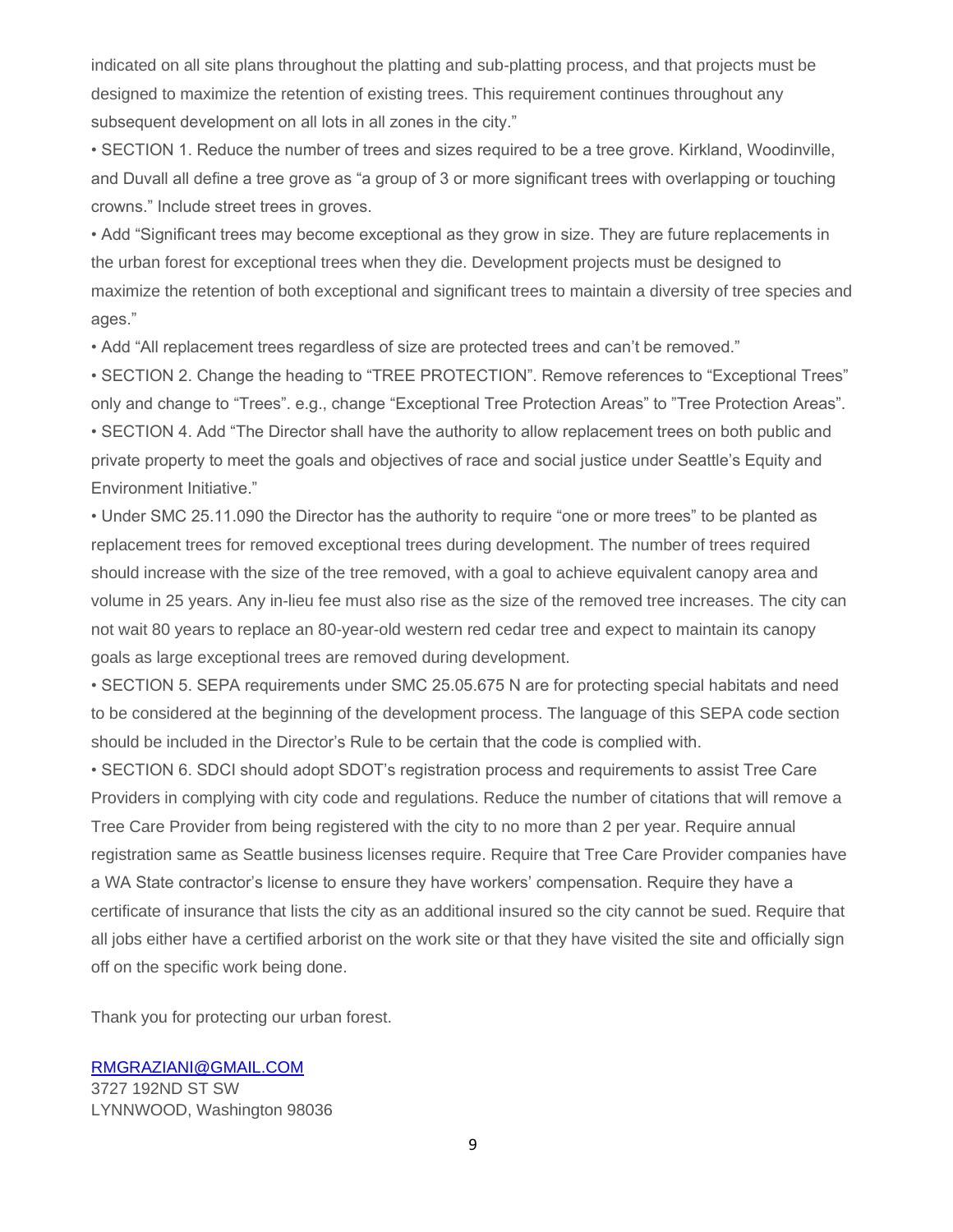**From:** Todd Stoltey <info@email.actionnetwork.org> **Sent:** Thursday, August 12, 2021 5:07 PM **To:** Bakker, Patricia <Patricia.Bakker@seattle.gov> **Subject:** Please Protect Seattle's Trees

Urban Forestry Commission Coordinator Patti Bakker,

It's time to end the delay by the Seattle Department of Construction and Inspections (SDCI) on presenting the Seattle City Council with an updated draft Tree and Urban Forest Protection Ordinance. Over the last 12 years, the City Council has repeatedly asked SDCI for an updated workable and effective ordinance draft to consider and it is obvious SDCI is not responding as requested. In its recent Resolution 31902, the Council gave specific issues for SDCI to address.

If SDCI cannot respond in a timely manner, please remove tree and urban forestry protection from their Department. As the City Auditor proposed in 2009, transfer tree and urban forestry oversight and authority to the Office of Sustainability and the Environment. SDCI has a conflict of interest in tree oversight – their priority mission has been to help developers build, not protect trees. Years of inaction on effective oversight and protection of trees by SDCI demands that a separate entity like OSE take over the city's responsibility to protect and enhance our urban forest.

Seattle's trees and urban forest are vital to keeping our city healthy and livable. Trees and the urban forest comprise a vital green infrastructure. Trees reduce air pollution, storm water runoff and climate impacts like heat island effects, while providing essential habitat for birds and other wildlife. They are important for the physical and mental health of our residents.

Seattle's rapid growth and an outdated tree ordinance are reducing these beneficial effects as trees are removed and not replaced. It is urgent to act now to stop this continued loss of trees, particularly large mature trees and tree groves. It is important to promote environmental equity as trees are replaced.

Please update Seattle's Tree Protection Ordinance as recommended in the latest draft by the Seattle Urban Forestry Commission.

Here are the key provisions that need to be in the updated tree ordinance:

1. Expand the existing Tree Removal and Replacement Permit Program, including 2-week public notice and posting on-site, as used by the Seattle Department of Transportation (SDOT) – to cover all Significant Trees (6" and larger diameter at breast height (DBH)) on private property in all land use zones, both during development and outside development.

2. Require the replacement of all Significant Trees removed with trees that in 25 years will reach equivalent canopy volume – either on site or pay a replacement fee into a City Tree Replacement and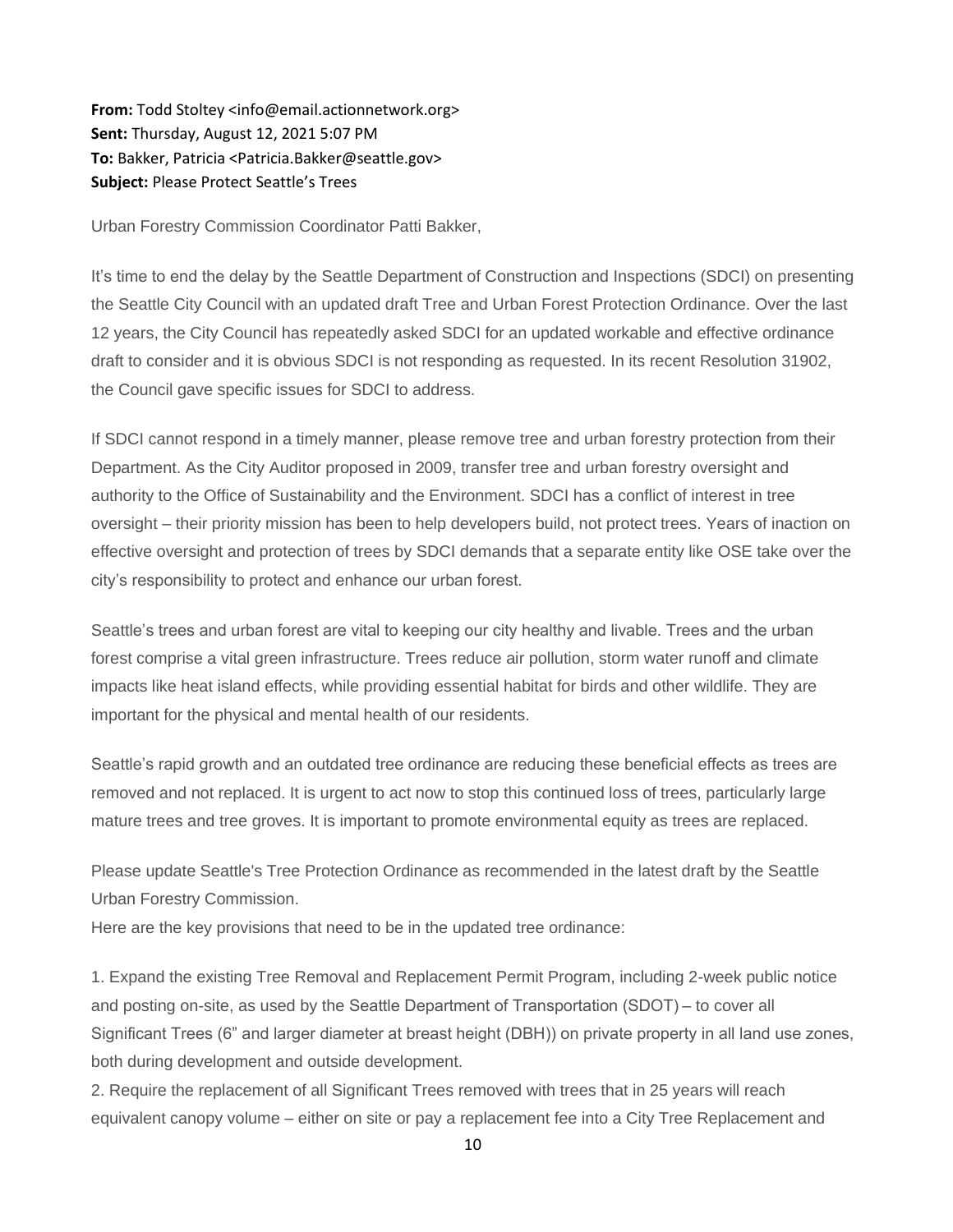Preservation Fund. Allow the Fund to also accept fines, donations, grants and set up easements.

3. Retain current protections for Exceptional Trees and reduce the upper threshold for Exceptional Trees

to 24" DBH, protect tree groves and prohibit Significant Trees being removed on undeveloped lots.

4. Allow removal of no more than 2 Significant non-Exceptional Trees in 3 years per lot outside development

5. Establish one citywide database for applying for Tree Removal and Replacement Permits and to track changes in the tree canopy.

6. Post online all permit requests and permit approvals for public viewing.

7. Expand SDOT's existing tree service provider's registration and certification to register all Tree Service Providers (arborists) working on trees in Seattle.

8. Provide adequate funding in the budget to implement and enforce the updated ordinance.

Todd Stoltey [tstoltey@gmail.com](mailto:tstoltey@gmail.com) 4432 Baker Ave NW Seattle, Washington 98107

**From:** Shelley Stoltey <info@email.actionnetwork.org> **Sent:** Thursday, August 12, 2021 6:06 PM **To:** Bakker, Patricia <Patricia.Bakker@seattle.gov> **Subject:** Please Strengthen Seattle's Tree Ordinance

Urban Forestry Commission Coordinator Patti Bakker,

It's time to end the delay by the Seattle Department of Construction and Inspections (SDCI) on presenting the Seattle City Council with an updated draft Tree and Urban Forest Protection Ordinance. Over the last 12 years, the City Council has repeatedly asked SDCI for an updated workable and effective ordinance draft to consider and it is obvious SDCI is not responding as requested. In its recent Resolution 31902, the Council gave specific issues for SDCI to address.

If SDCI cannot respond in a timely manner, please remove tree and urban forestry protection from their Department. As the City Auditor proposed in 2009, transfer tree and urban forestry oversight and authority to the Office of Sustainability and the Environment. SDCI has a conflict of interest in tree oversight – their priority mission has been to help developers build, not protect trees. Years of inaction on effective oversight and protection of trees by SDCI demands that a separate entity like OSE take over the city's responsibility to protect and enhance our urban forest.

Seattle's trees and urban forest are vital to keeping our city healthy and livable. Trees and the urban forest comprise a vital green infrastructure. Trees reduce air pollution, storm water runoff and climate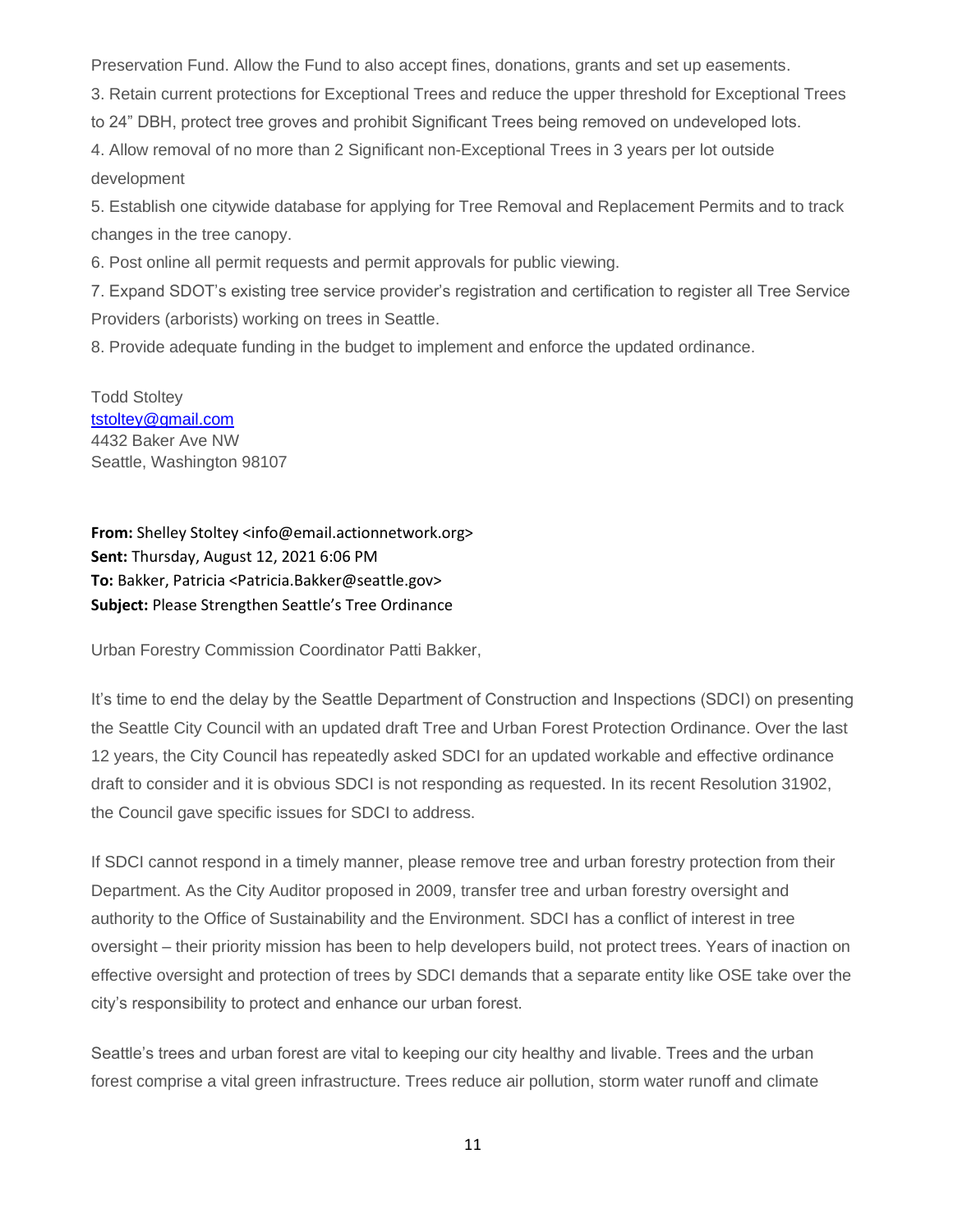impacts like heat island effects, while providing essential habitat for birds and other wildlife. They are important for the physical and mental health of our residents.

Seattle's rapid growth and an outdated tree ordinance are reducing these beneficial effects as trees are removed and not replaced. It is urgent to act now to stop this continued loss of trees, particularly large mature trees and tree groves. It is important to promote environmental equity as trees are replaced.

Please update Seattle's Tree Protection Ordinance as recommended in the latest draft by the Seattle Urban Forestry Commission.

Here are the key provisions that need to be in the updated tree ordinance:

1. Expand the existing Tree Removal and Replacement Permit Program, including 2-week public notice and posting on-site, as used by the Seattle Department of Transportation (SDOT) – to cover all Significant Trees (6" and larger diameter at breast height (DBH)) on private property in all land use zones, both during development and outside development.

2. Require the replacement of all Significant Trees removed with trees that in 25 years will reach equivalent canopy volume – either on site or pay a replacement fee into a City Tree Replacement and Preservation Fund. Allow the Fund to also accept fines, donations, grants and set up easements.

3. Retain current protections for Exceptional Trees and reduce the upper threshold for Exceptional Trees to 24" DBH, protect tree groves and prohibit Significant Trees being removed on undeveloped lots.

4. Allow removal of no more than 2 Significant non-Exceptional Trees in 3 years per lot outside development

5. Establish one citywide database for applying for Tree Removal and Replacement Permits and to track changes in the tree canopy.

6. Post online all permit requests and permit approvals for public viewing.

7. Expand SDOT's existing tree service provider's registration and certification to register all Tree Service Providers (arborists) working on trees in Seattle.

8. Provide adequate funding in the budget to implement and enforce the updated ordinance.

Shelley Stoltey [shellstoltey@gmail.com](mailto:shellstoltey@gmail.com) 4903 30th Ave South Seattle, Washington 98108

**From:** Hilary Mohr <info@email.actionnetwork.org> **Sent:** Thursday, August 12, 2021 7:11 PM **To:** Bakker, Patricia <Patricia.Bakker@seattle.gov> **Subject:** Please protect trees; Please Update Seattle's Tree Ordinance

Urban Forestry Commission Coordinator Patti Bakker,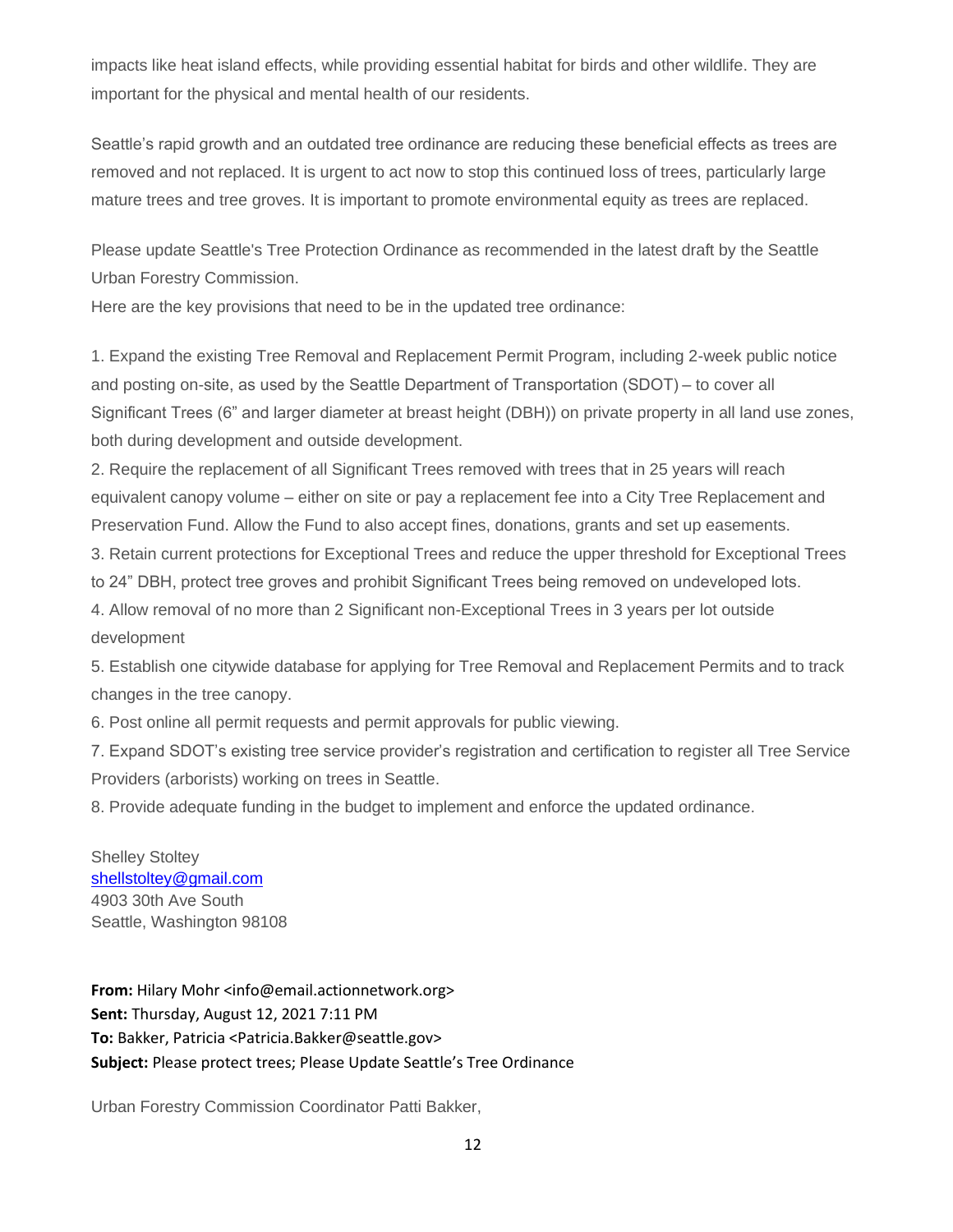Trees are critical to quality of life in the urban setting—especially in the poorest neighborhoods where rapid development of multi-family buildings is obliterating trees right and left. Please do more to protect trees. Some great ideas below:

It's time to end the delay by the Seattle Department of Construction and Inspections (SDCI) on presenting the Seattle City Council with an updated draft Tree and Urban Forest Protection Ordinance. Over the last 12 years, the City Council has repeatedly asked SDCI for an updated workable and effective ordinance draft to consider and it is obvious SDCI is not responding as requested. In its recent Resolution 31902, the Council gave specific issues for SDCI to address.

If SDCI cannot respond in a timely manner, please remove tree and urban forestry protection from their Department. As the City Auditor proposed in 2009, transfer tree and urban forestry oversight and authority to the Office of Sustainability and the Environment. SDCI has a conflict of interest in tree oversight – their priority mission has been to help developers build, not protect trees. Years of inaction on effective oversight and protection of trees by SDCI demands that a separate entity like OSE take over the city's responsibility to protect and enhance our urban forest.

Seattle's trees and urban forest are vital to keeping our city healthy and livable. Trees and the urban forest comprise a vital green infrastructure. Trees reduce air pollution, storm water runoff and climate impacts like heat island effects, while providing essential habitat for birds and other wildlife. They are important for the physical and mental health of our residents.

Seattle's rapid growth and an outdated tree ordinance are reducing these beneficial effects as trees are removed and not replaced. It is urgent to act now to stop this continued loss of trees, particularly large mature trees and tree groves. It is important to promote environmental equity as trees are replaced.

Please update Seattle's Tree Protection Ordinance as recommended in the latest draft by the Seattle Urban Forestry Commission.

Here are the key provisions that need to be in the updated tree ordinance:

1. Expand the existing Tree Removal and Replacement Permit Program, including 2-week public notice and posting on-site, as used by the Seattle Department of Transportation (SDOT) – to cover all Significant Trees (6" and larger diameter at breast height (DBH)) on private property in all land use zones, both during development and outside development.

2. Require the replacement of all Significant Trees removed with trees that in 25 years will reach equivalent canopy volume – either on site or pay a replacement fee into a City Tree Replacement and Preservation Fund. Allow the Fund to also accept fines, donations, grants and set up easements. 3. Retain current protections for Exceptional Trees and reduce the upper threshold for Exceptional Trees to 24" DBH, protect tree groves and prohibit Significant Trees being removed on undeveloped lots.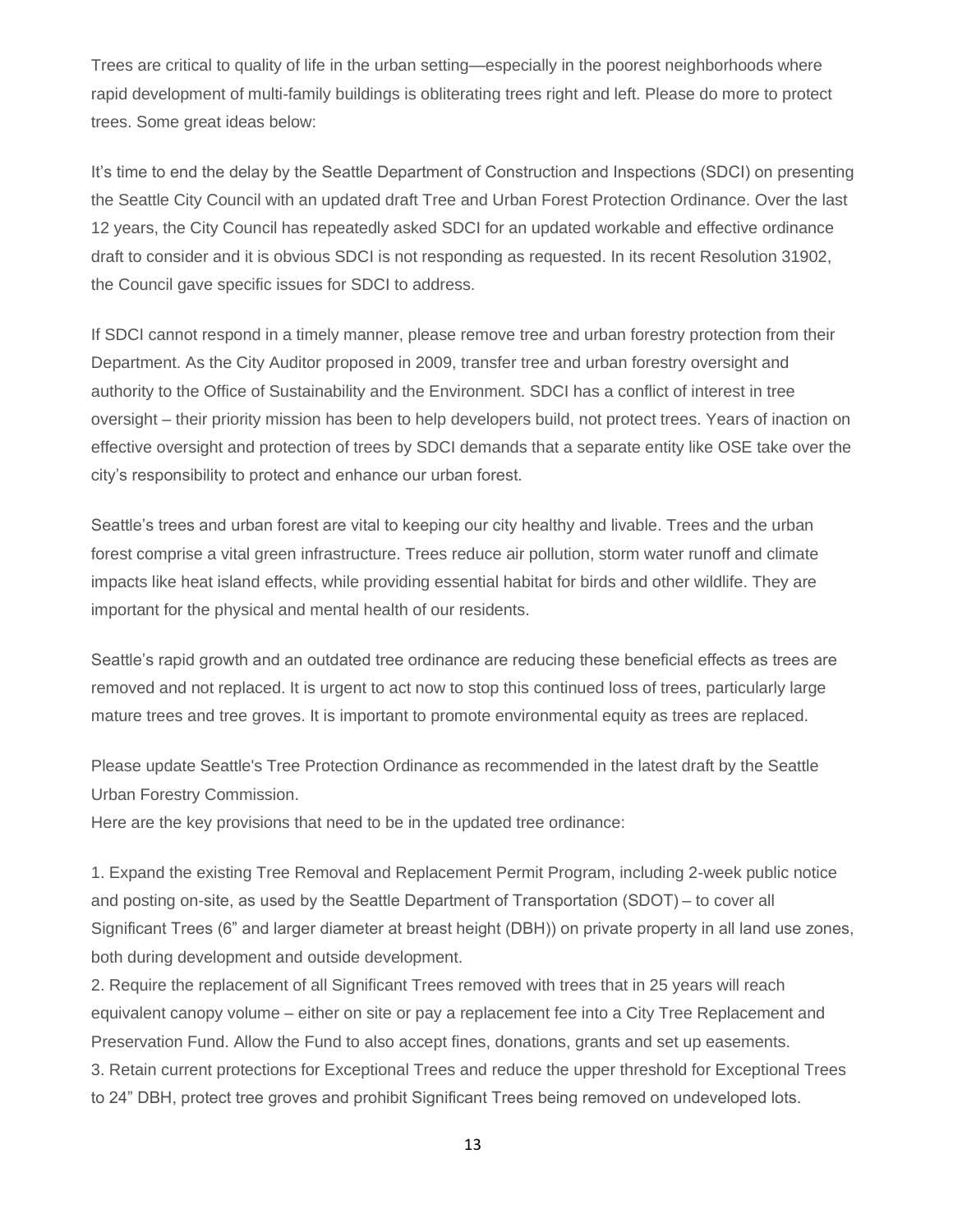4. Allow removal of no more than 2 Significant non-Exceptional Trees in 3 years per lot outside development

5. Establish one citywide database for applying for Tree Removal and Replacement Permits and to track changes in the tree canopy.

6. Post online all permit requests and permit approvals for public viewing.

7. Expand SDOT's existing tree service provider's registration and certification to register all Tree Service Providers (arborists) working on trees in Seattle.

8. Provide adequate funding in the budget to implement and enforce the updated ordinance.

# Hilary Mohr [hilarymohr@yahoo.com](mailto:hilarymohr@yahoo.com) 1131 NE 65th St. Seattle, Washington 98117

**From:** Melissa Huelsman <mhuelsman@predatorylendinglaw.com> **Sent:** Thursday, August 12, 2021 8:50 PM **To:** Bakker, Patricia <Patricia.Bakker@seattle.gov> **Subject:** Please Strengthen Seattle's Tree Ordinance

Urban Forestry Commission Coordinator Patti Bakker,

It's time to end the delay by the Seattle Department of Construction and Inspections (SDCI) on presenting the Seattle City Council with an updated draft Tree and Urban Forest Protection Ordinance. Over the last 12 years, the City Council has repeatedly asked SDCI for an updated workable and effective ordinance draft to consider and it is obvious SDCI is not responding as requested. In its recent Resolution 31902, the Council gave specific issues for SDCI to address.

If SDCI cannot respond in a timely manner, please remove tree and urban forestry protection from their Department. As the City Auditor proposed in 2009, transfer tree and urban forestry oversight and authority to the Office of Sustainability and the Environment. SDCI has a conflict of interest in tree oversight – their priority mission has been to help developers build, not protect trees. Years of inaction on effective oversight and protection of trees by SDCI demands that a separate entity like OSE take over the city's responsibility to protect and enhance our urban forest.

Seattle's trees and urban forest are vital to keeping our city healthy and livable. Trees and the urban forest comprise a vital green infrastructure. Trees reduce air pollution, storm water runoff and climate impacts like heat island effects, while providing essential habitat for birds and other wildlife. They are important for the physical and mental health of our residents.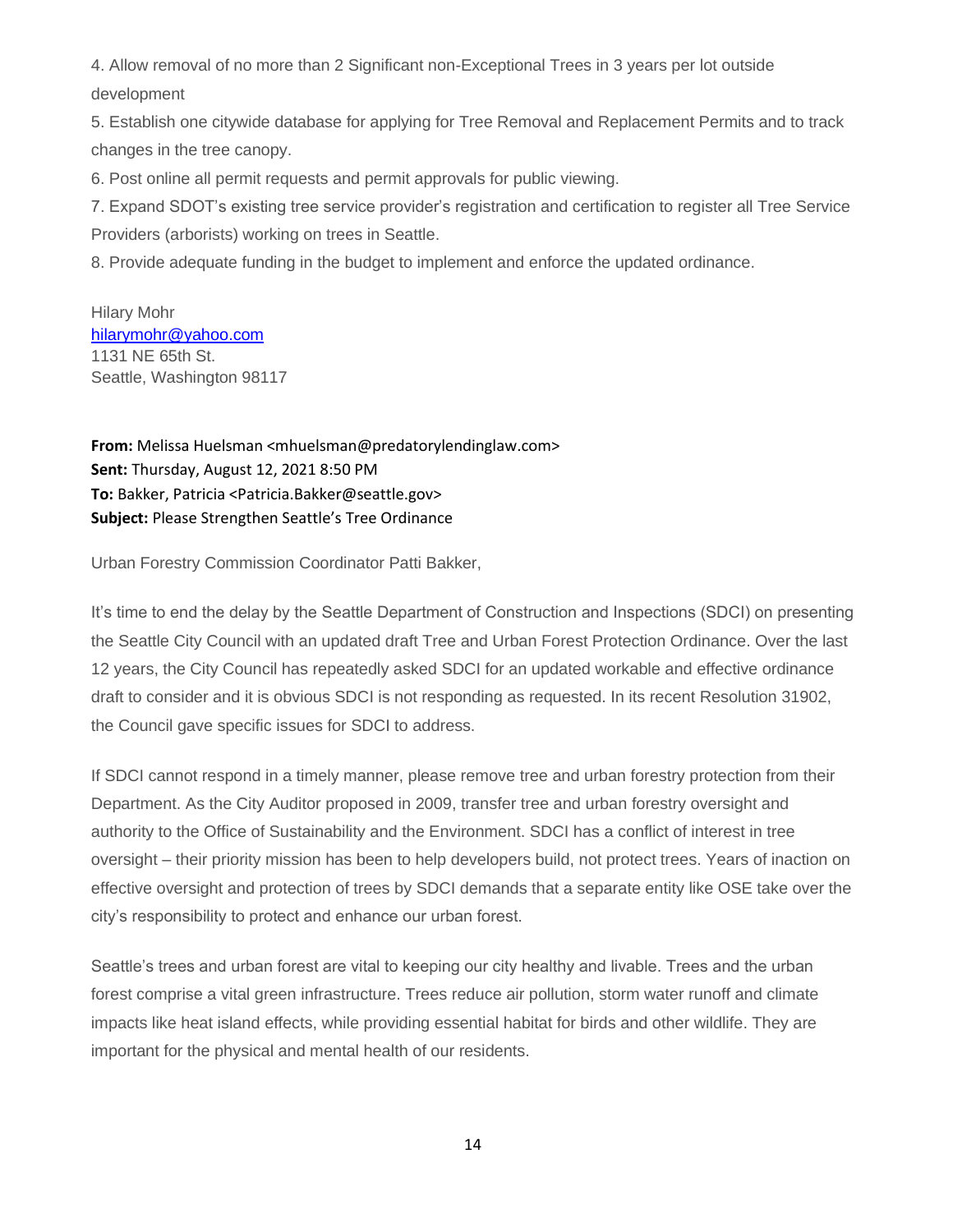Seattle's rapid growth and an outdated tree ordinance are reducing these beneficial effects as trees are removed and not replaced. It is urgent to act now to stop this continued loss of trees, particularly large mature trees and tree groves. It is important to promote environmental equity as trees are replaced.

Please update Seattle's Tree Protection Ordinance as recommended in the latest draft by the Seattle Urban Forestry Commission.

Here are the key provisions that need to be in the updated tree ordinance:

1. Expand the existing Tree Removal and Replacement Permit Program, including 2-week public notice and posting on-site, as used by the Seattle Department of Transportation (SDOT) – to cover all Significant Trees (6" and larger diameter at breast height (DBH)) on private property in all land use zones, both during development and outside development.

2. Require the replacement of all Significant Trees removed with trees that in 25 years will reach equivalent canopy volume – either on site or pay a replacement fee into a City Tree Replacement and Preservation Fund. Allow the Fund to also accept fines, donations, grants and set up easements.

3. Retain current protections for Exceptional Trees and reduce the upper threshold for Exceptional Trees to 24" DBH, protect tree groves and prohibit Significant Trees being removed on undeveloped lots.

4. Allow removal of no more than 2 Significant non-Exceptional Trees in 3 years per lot outside development

5. Establish one citywide database for applying for Tree Removal and Replacement Permits and to track changes in the tree canopy.

6. Post online all permit requests and permit approvals for public viewing.

7. Expand SDOT's existing tree service provider's registration and certification to register all Tree Service Providers (arborists) working on trees in Seattle.

8. Provide adequate funding in the budget to implement and enforce the updated ordinance.

Seattle's trees were one of the things that enticed me to move here more than 21 years ago!! STOP allowing the destruction of one of our most precious resources!!!

Melissa Huelsman [mhuelsman@predatorylendinglaw.com](mailto:mhuelsman@predatorylendinglaw.com) 7525 28th Avenue SW Seattle , Washington 98126

**From:** DENISE RHINER <info@email.actionnetwork.org> **Sent:** Friday, August 13, 2021 2:59 PM **To:** Bakker, Patricia <Patricia.Bakker@seattle.gov> **Subject:** Adopt, with amendments, SDCI's Director's Rule 13-2020

Urban Forestry Commission Coordinator Patti Bakker,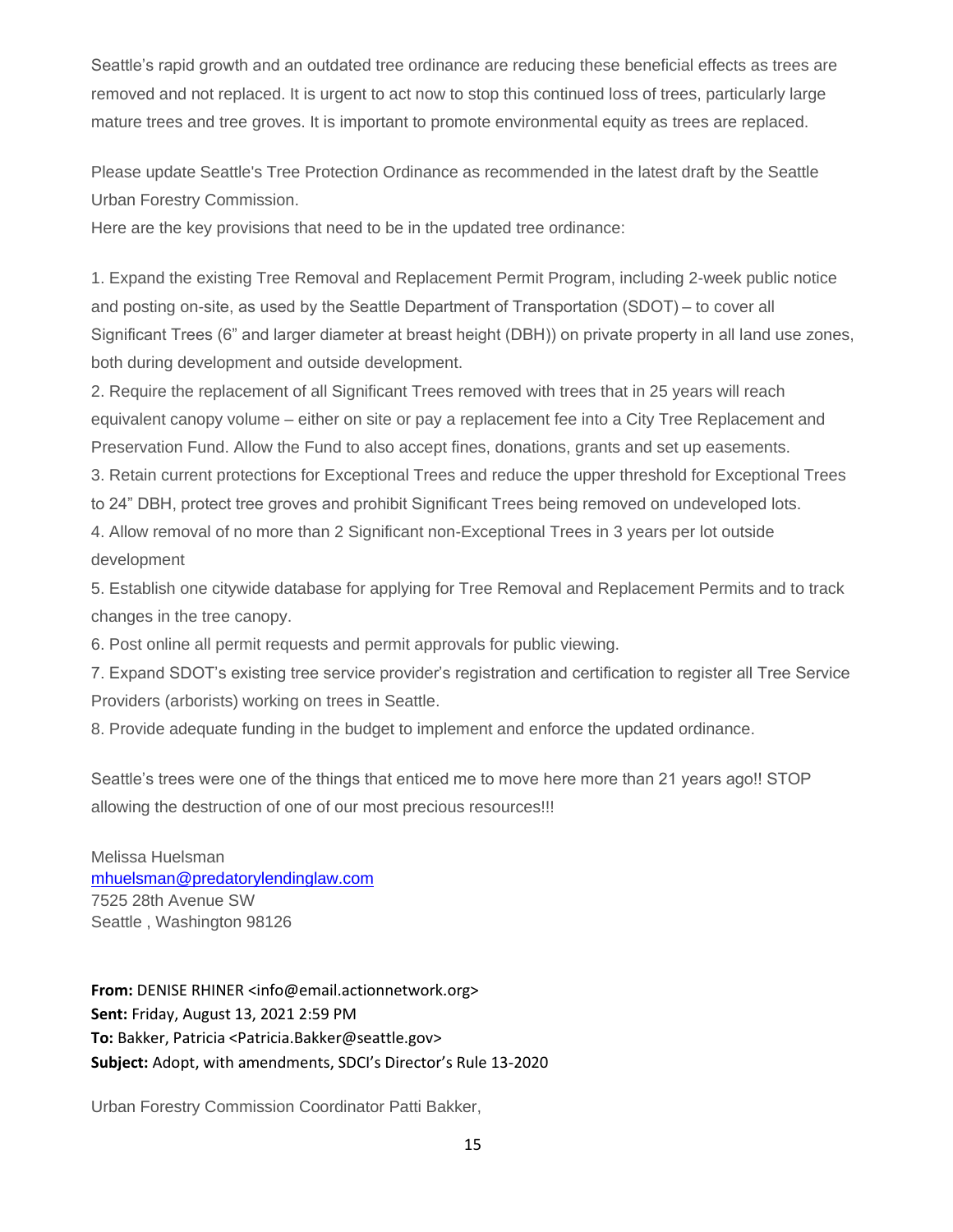As recent record temperatures have demonstrated, the climate crisis is real. Trees are a buffer to help reduce extreme temperature impacts in urban areas.

Please adopt, with the amendments recommended by the Seattle Urban Forestry Commission, SDCI's Director's Rule 13-2020 (Designation of Exceptional and Significant Trees, Tree Protection, Retention, and Tree Removal during land division, including tree service provider requirements).

Seattle must move forward now, without the delay urged by some, in adopting this updated Director's Rule with the amendments proposed below. This process of increasing protection for our urban forest was first proposed by the Seattle City Council 12 years ago and is long overdue.

The following updates as proposed in the draft Director's Rule are great steps forward:

• Reducing the upper threshold on exceptional trees to 24 inches in diameter at standard height (DSH) from 30 inches

• Designating trees 6 inches DSH and larger as protected trees, starting in the platting and short platting process

• Requiring Tree Care Providers to register with the City as the Seattle Dept. of Transportation already requires

• Continuing protection of tree groves as exceptional trees, even if a tree is removed from the grove

• Making clear that all exceptional trees removed during development must be replaced per SMC 25.11.090

• Tightening tree removal requirements for exceptional trees as hazard trees

The following changes to the draft Director's Rule are needed:

• Change Subject Title to remove words "land division" and replace with "Development"

• PURPOSE AND BACKGROUND. add "SMC 23 requires that all trees 6 inches DSH and larger must be indicated on all site plans throughout the platting and sub-platting process, and that projects must be designed to maximize the retention of existing trees. This requirement continues throughout any subsequent development on all lots in all zones in the city."

• SECTION 1. Reduce the number of trees and sizes required to be a tree grove. Kirkland, Woodinville, and Duvall all define a tree grove as "a group of 3 or more significant trees with overlapping or touching crowns." Include street trees in groves.

• Add "Significant trees may become exceptional as they grow in size. They are future replacements in the urban forest for exceptional trees when they die. Development projects must be designed to maximize the retention of both exceptional and significant trees to maintain a diversity of tree species and ages."

• Add "All replacement trees regardless of size are protected trees and can't be removed."

• SECTION 2. Change the heading to "TREE PROTECTION". Remove references to "Exceptional Trees" only and change to "Trees". e.g., change "Exceptional Tree Protection Areas" to "Tree Protection Areas".

• SECTION 4. Add "The Director shall have the authority to allow replacement trees on both public and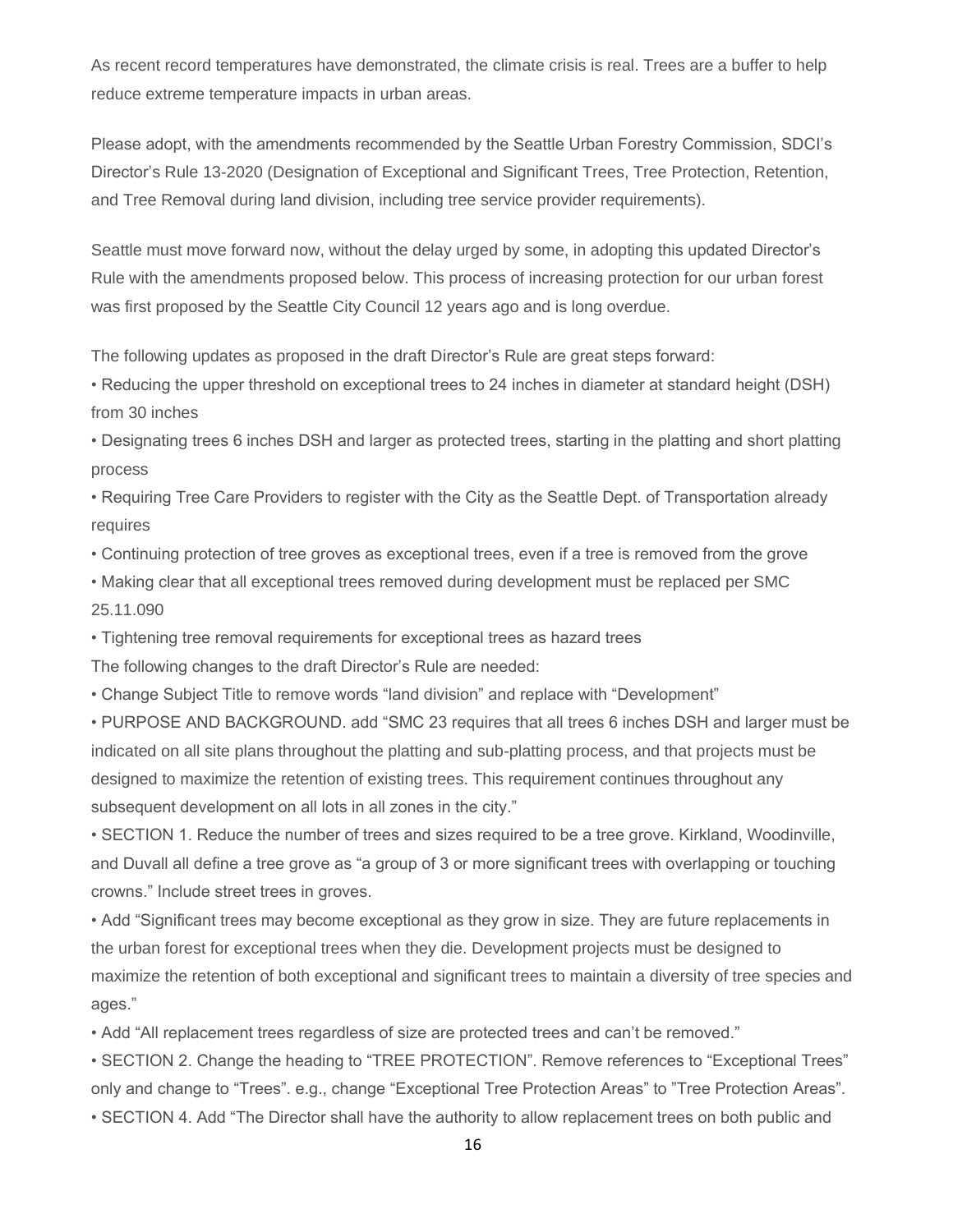private property to meet the goals and objectives of race and social justice under Seattle's Equity and Environment Initiative."

• Under SMC 25.11.090 the Director has the authority to require "one or more trees" to be planted as replacement trees for removed exceptional trees during development. The number of trees required should increase with the size of the tree removed, with a goal to achieve equivalent canopy area and volume in 25 years. Any in-lieu fee must also rise as the size of the removed tree increases. The city can not wait 80 years to replace an 80-year-old western red cedar tree and expect to maintain its canopy goals as large exceptional trees are removed during development.

• SECTION 5. SEPA requirements under SMC 25.05.675 N are for protecting special habitats and need to be considered at the beginning of the development process. The language of this SEPA code section should be included in the Director's Rule to be certain that the code is complied with.

• SECTION 6. SDCI should adopt SDOT's registration process and requirements to assist Tree Care Providers in complying with city code and regulations. Reduce the number of citations that will remove a Tree Care Provider from being registered with the city to no more than 2 per year. Require annual registration same as Seattle business licenses require. Require that Tree Care Provider companies have a WA State contractor's license to ensure they have workers' compensation. Require they have a certificate of insurance that lists the city as an additional insured so the city cannot be sued. Require that all jobs either have a certified arborist on the work site or that they have visited the site and officially sign off on the specific work being done.

Thank you for protecting our urban forest.

DENISE RHINER [denise7306@gmail.com](mailto:denise7306@gmail.com) 1511 11TH AVE W #4 SEATTLE, Washington 98119-3204

**From:** Karin Engstrom <info@email.actionnetwork.org> **Sent:** Friday, August 13, 2021 3:13 PM **To:** Bakker, Patricia <Patricia.Bakker@seattle.gov> **Subject:** Please Protect Seattle's Trees

Urban Forestry Commission Coordinator Patti Bakker,

I am not one to send a prewritten comment, but the message is clear and I have been researching the tree issues of our Seattle community. I lived in a Northern California community in the early 1970's that did not allow the trimming of a tree without a permit. I've seen the trees in the new High Point community that were definitely earmarked to be saved, cut down. Now I am watching the Seattle Schools bulldoze the hillsides of West Seattle Elementary today, without regard to the fact that there is a day care and youth summer programs active in the areas next to the bulldozing. All of the city's websites note that this heat is dangerous, yet the bulldozing brings up dust and who knows what else in the air for the children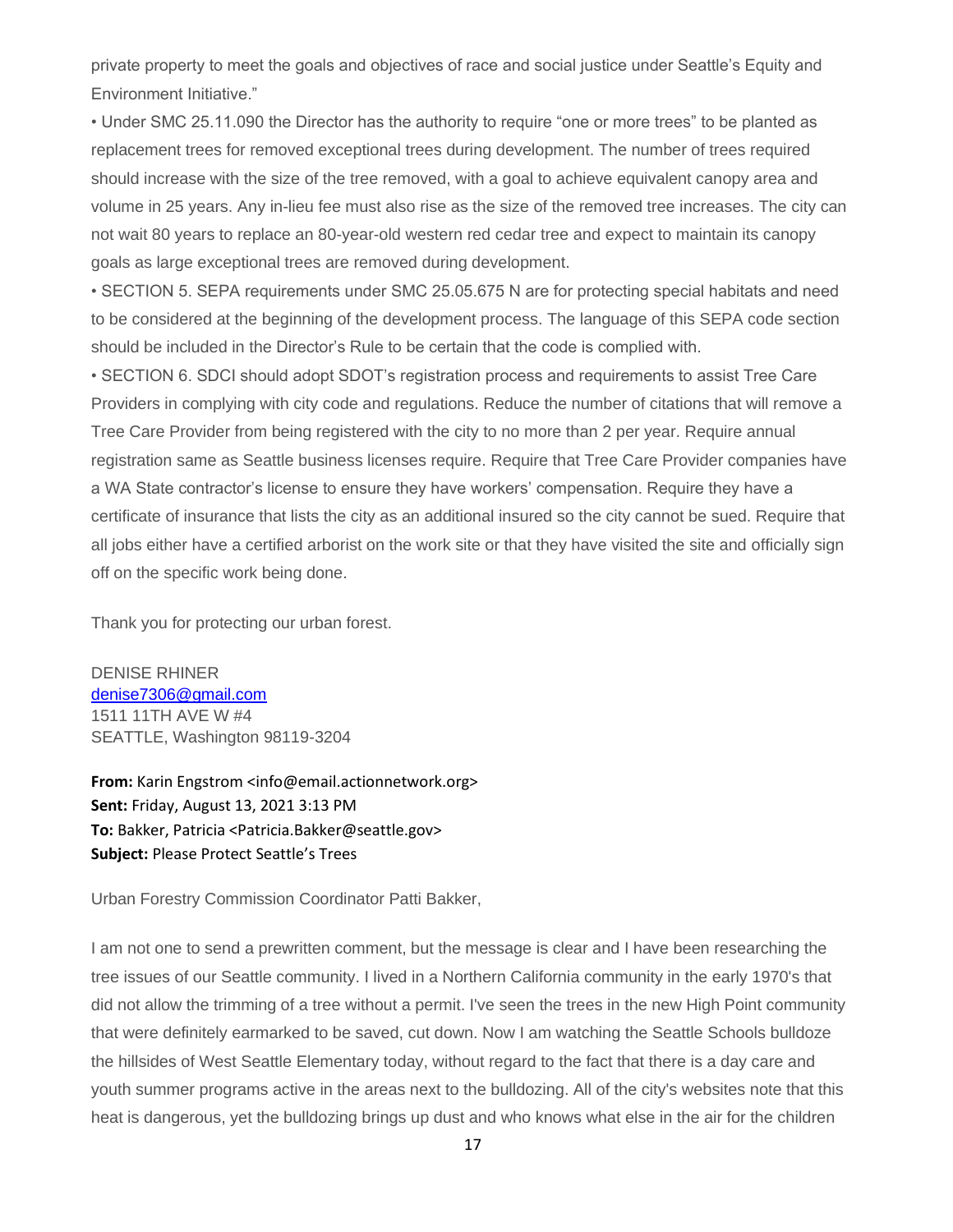and adults to breathe. This couldn't be a better example of why changes in the forestry regulations and practices need change.

My real purpose was to try to save the Black Locust trees that line the walkway along the soccer field. In weather like today. that shade is welcome - and I find that their spring blooms invite bees - and they house birds and other critters. They've been there since I moved in and walked my dogs. My question was, did the Parks and Recreation Dept. okay their removal? What is the process to save trees that provide oxygen, shade, beauty and support?

I just listened to a entomologist who studies tree environments say that he read a study showing less divorce rates and mental issues where trees lined the streets and walkways.

I stopped two men cutting off the pipe handrail that has been along the steps from the Hundley Soccer Field to the School grounds. The sawing was creating a huge cloud of white particulates - who knows if that pipe had lead in it? Children were walking along at the same time I was - through that cloud. They said they were sub contractors and had a time limit on what they were doing. Neither of them were wearing masks or goggles. I asked them why but they just said they wanted to get the job done.

I did reach David Jackson from Seattle Schools and he was appreciative that I had called. (I made many calls - no one to speak to the Seattle Parks and Rec - no Council member whom I could leave a message) I've lived across from the High Point Community Center for over 20 years. There has to be better coordination and oversight of these projects. The letter below stands for itself. Times Up!

It's time to end the delay by the Seattle Department of Construction and Inspections (SDCI) on presenting the Seattle City Council with an updated draft Tree and Urban Forest Protection Ordinance. Over the last 12 years, the City Council has repeatedly asked SDCI for an updated workable and effective ordinance draft to consider and it is obvious SDCI is not responding as requested. In its recent Resolution 31902, the Council gave specific issues for SDCI to address.

If SDCI cannot respond in a timely manner, please remove tree and urban forestry protection from their Department. As the City Auditor proposed in 2009, transfer tree and urban forestry oversight and authority to the Office of Sustainability and the Environment. SDCI has a conflict of interest in tree oversight – their priority mission has been to help developers build, not protect trees. Years of inaction on effective oversight and protection of trees by SDCI demands that a separate entity like OSE take over the city's responsibility to protect and enhance our urban forest.

Seattle's trees and urban forest are vital to keeping our city healthy and livable. Trees and the urban forest comprise a vital green infrastructure. Trees reduce air pollution, storm water runoff and climate impacts like heat island effects, while providing essential habitat for birds and other wildlife. They are important for the physical and mental health of our residents.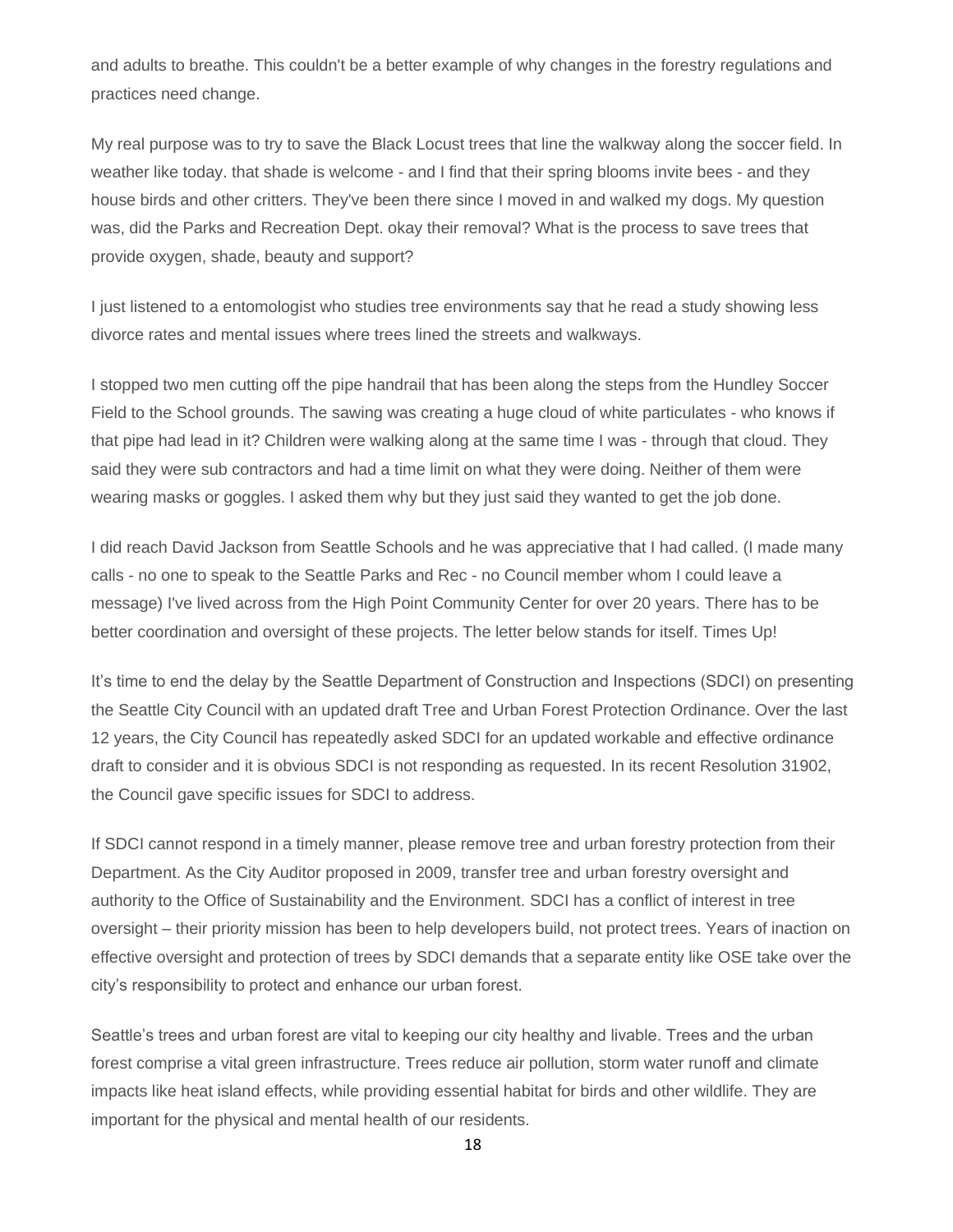Seattle's rapid growth and an outdated tree ordinance are reducing these beneficial effects as trees are removed and not replaced. It is urgent to act now to stop this continued loss of trees, particularly large mature trees and tree groves. It is important to promote environmental equity as trees are replaced.

Please update Seattle's Tree Protection Ordinance as recommended in the latest draft by the Seattle Urban Forestry Commission.

Here are the key provisions that need to be in the updated tree ordinance:

1. Expand the existing Tree Removal and Replacement Permit Program, including 2-week public notice and posting on-site, as used by the Seattle Department of Transportation (SDOT) – to cover all Significant Trees (6" and larger diameter at breast height (DBH)) on private property in all land use zones, both during development and outside development.

2. Require the replacement of all Significant Trees removed with trees that in 25 years will reach equivalent canopy volume – either on site or pay a replacement fee into a City Tree Replacement and Preservation Fund. Allow the Fund to also accept fines, donations, grants and set up easements.

3. Retain current protections for Exceptional Trees and reduce the upper threshold for Exceptional Trees to 24" DBH, protect tree groves and prohibit Significant Trees being removed on undeveloped lots.

4. Allow removal of no more than 2 Significant non-Exceptional Trees in 3 years per lot outside development

5. Establish one citywide database for applying for Tree Removal and Replacement Permits and to track changes in the tree canopy.

6. Post online all permit requests and permit approvals for public viewing.

7. Expand SDOT's existing tree service provider's registration and certification to register all Tree Service Providers (arborists) working on trees in Seattle.

8. Provide adequate funding in the budget to implement and enforce the updated ordinance.

Karin Engstrom [kecitizen77@gmail.com](mailto:kecitizen77@gmail.com) 6911 - 34th Avenue SW Seattle, Washington 98126

**From:** Lael White <info@email.actionnetwork.org> **Sent:** Sunday, July 25, 2021 6:38 PM **To:** Bakker, Patricia <Patricia.Bakker@seattle.gov> **Subject:** Save our Trees!

Urban Forestry Commission Coordinator Patti Bakker,

It's time to end the delay by the Seattle Department of Construction and Inspections (SDCI) on presenting the Seattle City Council with an updated draft Tree and Urban Forest Protection Ordinance. Over the last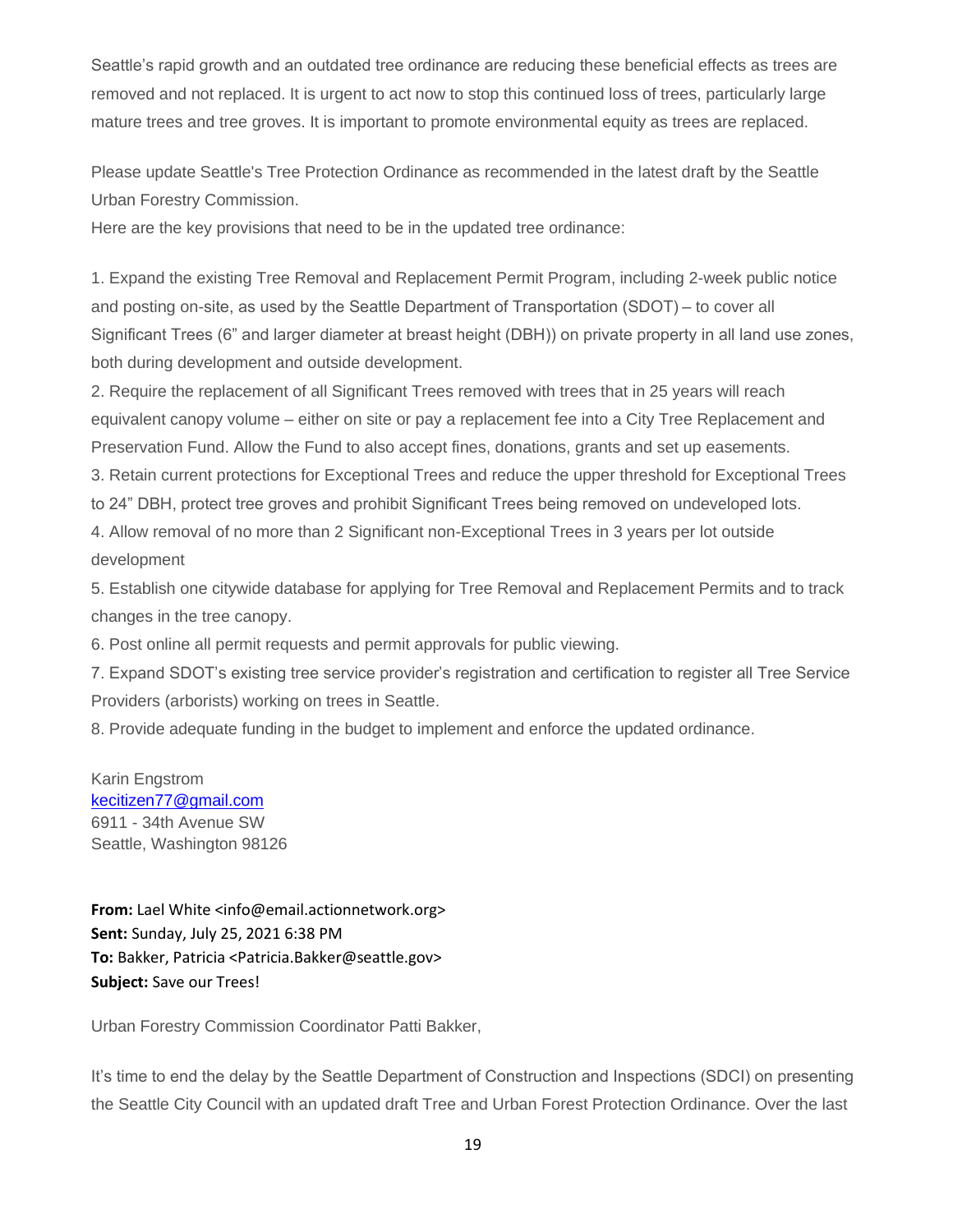12 years, the City Council has repeatedly asked SDCI for an updated workable and effective ordinance draft to consider and it is obvious SDCI is not responding as requested. In its recent Resolution 31902, the Council gave specific issues for SDCI to address.

If SDCI cannot respond in a timely manner, please remove tree and urban forestry protection from their Department. As the City Auditor proposed in 2009, transfer tree and urban forestry oversight and authority to the Office of Sustainability and the Environment. SDCI has a conflict of interest in tree oversight – their priority mission has been to help developers build, not protect trees. Years of inaction on effective oversight and protection of trees by SDCI demands that a separate entity like OSE take over the city's responsibility to protect and enhance our urban forest.

Seattle's trees and urban forest are vital to keeping our city healthy and livable. Trees and the urban forest comprise a vital green infrastructure. Trees reduce air pollution, storm water runoff and climate impacts like heat island effects, while providing essential habitat for birds and other wildlife. They are important for the physical and mental health of our residents.

Seattle's rapid growth and an outdated tree ordinance are reducing these beneficial effects as trees are removed and not replaced. It is urgent to act now to stop this continued loss of trees, particularly large mature trees and tree groves. It is important to promote environmental equity as trees are replaced.

Please update Seattle's Tree Protection Ordinance as recommended in the latest draft by the Seattle Urban Forestry Commission.

Here are the key provisions that need to be in the updated tree ordinance:

1. Expand the existing Tree Removal and Replacement Permit Program, including 2-week public notice and posting on-site, as used by the Seattle Department of Transportation (SDOT) – to cover all Significant Trees (6" and larger diameter at breast height (DBH)) on private property in all land use zones, both during development and outside development.

2. Require the replacement of all Significant Trees removed with trees that in 25 years will reach equivalent canopy volume – either on site or pay a replacement fee into a City Tree Replacement and Preservation Fund. Allow the Fund to also accept fines, donations, grants and set up easements.

3. Retain current protections for Exceptional Trees and reduce the upper threshold for Exceptional Trees to 24" DBH, protect tree groves and prohibit Significant Trees being removed on undeveloped lots.

4. Allow removal of no more than 2 Significant non-Exceptional Trees in 3 years per lot outside development

5. Establish one citywide database for applying for Tree Removal and Replacement Permits and to track changes in the tree canopy.

6. Post online all permit requests and permit approvals for public viewing.

7. Expand SDOT's existing tree service provider's registration and certification to register all Tree Service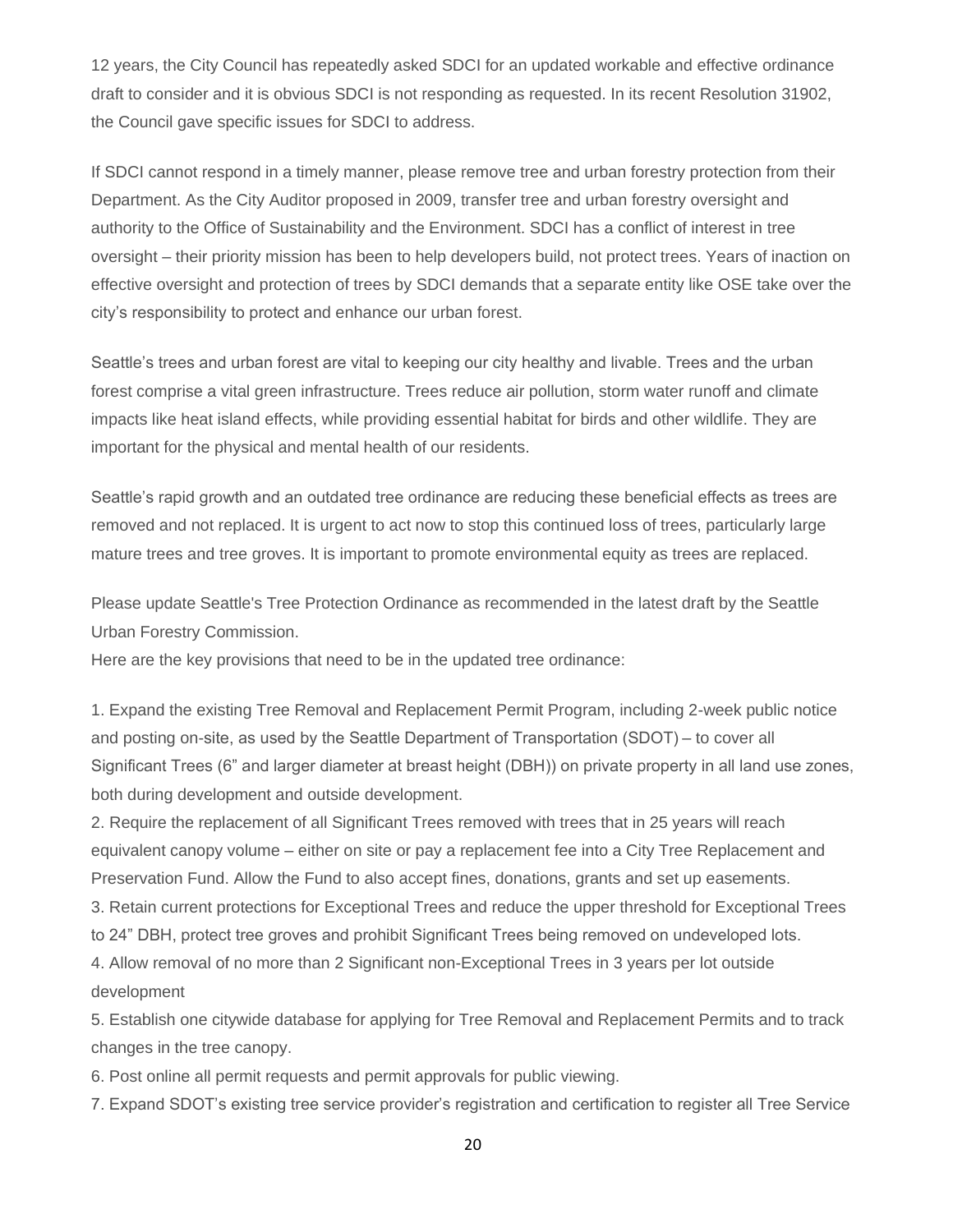Providers (arborists) working on trees in Seattle.

8. Provide adequate funding in the budget to implement and enforce the updated ordinance.

Lael White [laelcwhite@gmail.com](mailto:laelcwhite@gmail.com) 6707 230th Street SW Mountlake Terrace, Washington 98043

**From:** Jayn Foy <info@email.actionnetwork.org> **Sent:** Wednesday, July 28, 2021 9:00 AM **To:** Bakker, Patricia <Patricia.Bakker@seattle.gov> **Subject:** End the delay! Adopt, with amendments, SDCI's Director's Rule 13-2020

Urban Forestry Commission Coordinator Patti Bakker,

As recent record temperatures have demonstrated, the climate crisis is real. Trees are a buffer to help reduce extreme temperature impacts in urban areas.

Please adopt, with the amendments recommended by the Seattle Urban Forestry Commission, SDCI's Director's Rule 13-2020 (Designation of Exceptional and Significant Trees, Tree Protection, Retention, and Tree Removal during land division, including tree service provider requirements).

Seattle must move forward now, without the delay urged by some, in adopting this updated Director's Rule with the amendments proposed below. This process of increasing protection for our urban forest was first proposed by the Seattle City Council 12 years ago and is long overdue.

The following updates as proposed in the draft Director's Rule are great steps forward:

• Reducing the upper threshold on exceptional trees to 24 inches in diameter at standard height (DSH) from 30 inches

• Designating trees 6 inches DSH and larger as protected trees, starting in the platting and short platting process

• Requiring Tree Care Providers to register with the City as the Seattle Dept. of Transportation already requires

• Continuing protection of tree groves as exceptional trees, even if a tree is removed from the grove

• Making clear that all exceptional trees removed during development must be replaced per SMC 25.11.090

• Tightening tree removal requirements for exceptional trees as hazard trees

The following changes to the draft Director's Rule are needed:

• Change Subject Title to remove words "land division" and replace with "Development"

• PURPOSE AND BACKGROUND. add "SMC 23 requires that all trees 6 inches DSH and larger must be indicated on all site plans throughout the platting and sub-platting process, and that projects must be designed to maximize the retention of existing trees. This requirement continues throughout any subsequent development on all lots in all zones in the city."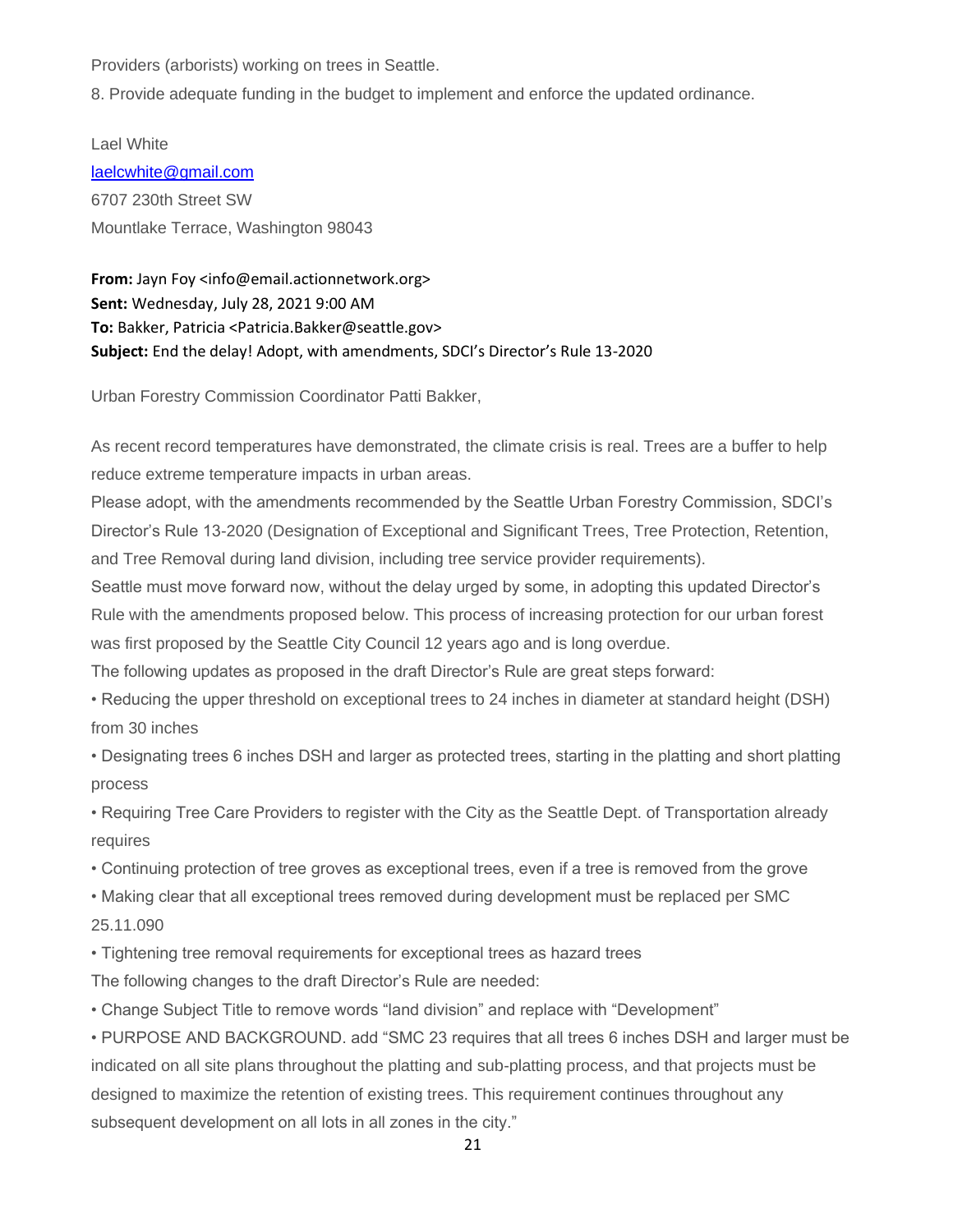• SECTION 1. Reduce the number of trees and sizes required to be a tree grove. Kirkland, Woodinville, and Duvall all define a tree grove as "a group of 3 or more significant trees with overlapping or touching crowns." Include street trees in groves.

• Add "Significant trees may become exceptional as they grow in size. They are future replacements in the urban forest for exceptional trees when they die. Development projects must be designed to maximize the retention of both exceptional and significant trees to maintain a diversity of tree species and ages."

• Add "All replacement trees regardless of size are protected trees and can't be removed."

• SECTION 2. Change the heading to "TREE PROTECTION". Remove references to "Exceptional Trees" only and change to "Trees". e.g., change "Exceptional Tree Protection Areas" to "Tree Protection Areas". • SECTION 4. Add "The Director shall have the authority to allow replacement trees on both public and private property to meet the goals and objectives of race and social justice under Seattle's Equity and Environment Initiative."

• Under SMC 25.11.090 the Director has the authority to require "one or more trees" to be planted as replacement trees for removed exceptional trees during development. The number of trees required should increase with the size of the tree removed, with a goal to achieve equivalent canopy area and volume in 25 years. Any in-lieu fee must also rise as the size of the removed tree increases. The city can not wait 80 years to replace an 80-year-old western red cedar tree and expect to maintain its canopy goals as large exceptional trees are removed during development.

• SECTION 5. SEPA requirements under SMC 25.05.675 N are for protecting special habitats and need to be considered at the beginning of the development process. The language of this SEPA code section should be included in the Director's Rule to be certain that the code is complied with.

• SECTION 6. SDCI should adopt SDOT's registration process and requirements to assist Tree Care Providers in complying with city code and regulations. Reduce the number of citations that will remove a Tree Care Provider from being registered with the city to no more than 2 per year. Require annual registration same as Seattle business licenses require. Require that Tree Care Provider companies have a WA State contractor's license to ensure they have workers' compensation. Require they have a certificate of insurance that lists the city as an additional insured so the city cannot be sued. Require that all jobs either have a certified arborist on the work site or that they have visited the site and officially sign off on the specific work being done.

Thank you for protecting our urban forest.

Jayn Foy [jaynfoy@gmail.com](mailto:jaynfoy@gmail.com) 3302 S. Charles St. Seattle, Washington 98144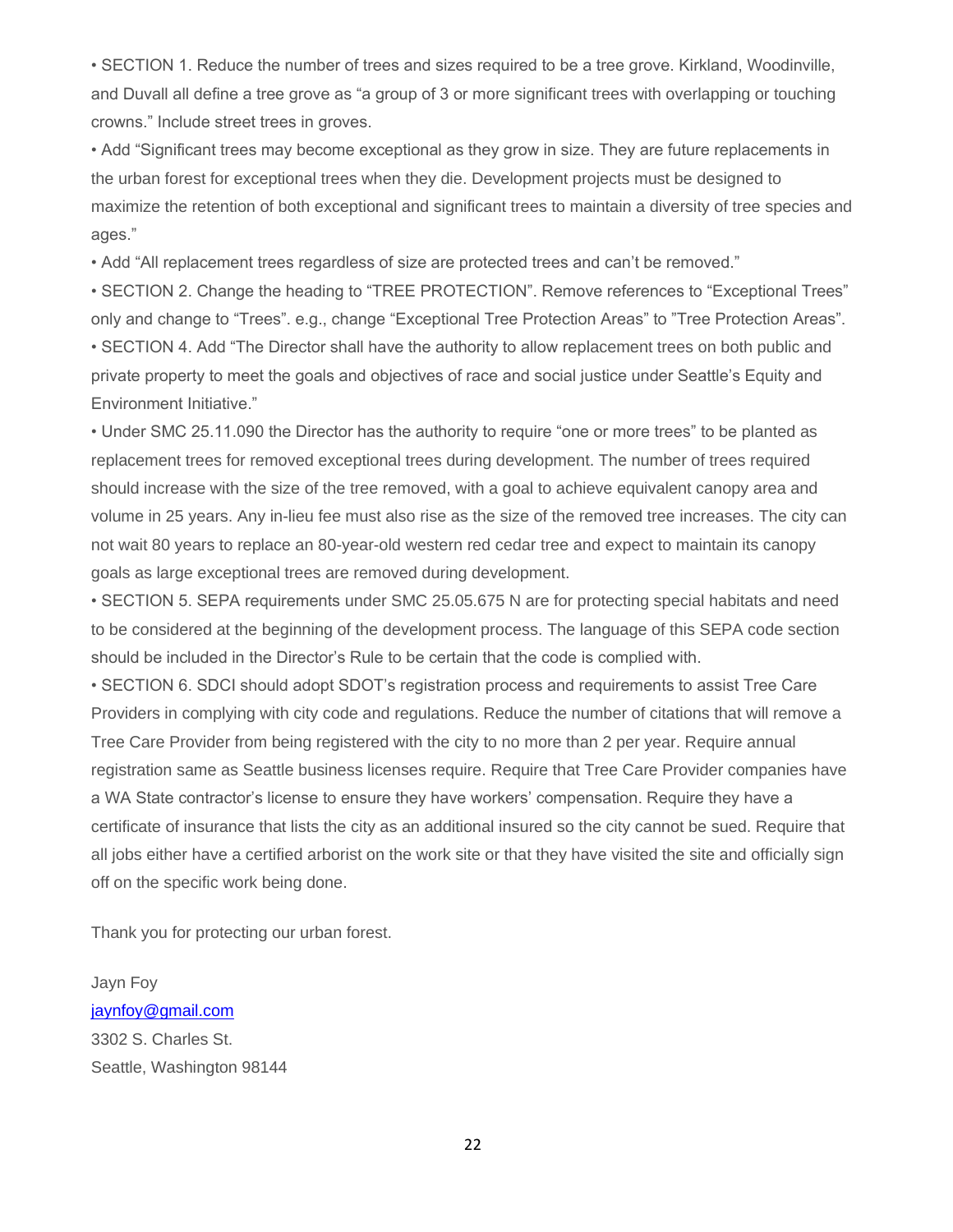**From:** Rachel Gloersen <info@email.actionnetwork.org> **Sent:** Wednesday, August 11, 2021 3:18 PM **To:** Bakker, Patricia <Patricia.Bakker@seattle.gov> **Subject:** End the delay! Adopt, with amendments, SDCI's Director's Rule 13-2020

#### **CAUTION: External Email**

Urban Forestry Commission Coordinator Patti Bakker,

As recent record temperatures have demonstrated, the climate crisis is real. Trees are a buffer to help reduce extreme temperature impacts in urban areas.

Please adopt, with the amendments recommended by the Seattle Urban Forestry Commission, SDCI's Director's Rule 13-2020 (Designation of Exceptional and Significant Trees, Tree Protection, Retention, and Tree Removal during land division, including tree service provider requirements).

Seattle must move forward now, without the delay urged by some, in adopting this updated Director's Rule with the amendments proposed below. This process of increasing protection for our urban forest was first proposed by the Seattle City Council 12 years ago and is long overdue.

The following updates as proposed in the draft Director's Rule are great steps forward:

• Reducing the upper threshold on exceptional trees to 24 inches in diameter at standard height (DSH) from 30 inches

• Designating trees 6 inches DSH and larger as protected trees, starting in the platting and short platting process

• Requiring Tree Care Providers to register with the City as the Seattle Dept. of Transportation already requires

• Continuing protection of tree groves as exceptional trees, even if a tree is removed from the grove

• Making clear that all exceptional trees removed during development must be replaced per SMC 25.11.090

• Tightening tree removal requirements for exceptional trees as hazard trees

The following changes to the draft Director's Rule are needed:

• Change Subject Title to remove words "land division" and replace with "Development"

• PURPOSE AND BACKGROUND. add "SMC 23 requires that all trees 6 inches DSH and larger must be indicated on all site plans throughout the platting and sub-platting process, and that projects must be designed to maximize the retention of existing trees. This requirement continues throughout any subsequent development on all lots in all zones in the city."

• SECTION 1. Reduce the number of trees and sizes required to be a tree grove. Kirkland, Woodinville, and Duvall all define a tree grove as "a group of 3 or more significant trees with overlapping or touching crowns." Include street trees in groves.

• Add "Significant trees may become exceptional as they grow in size. They are future replacements in the urban forest for exceptional trees when they die. Development projects must be designed to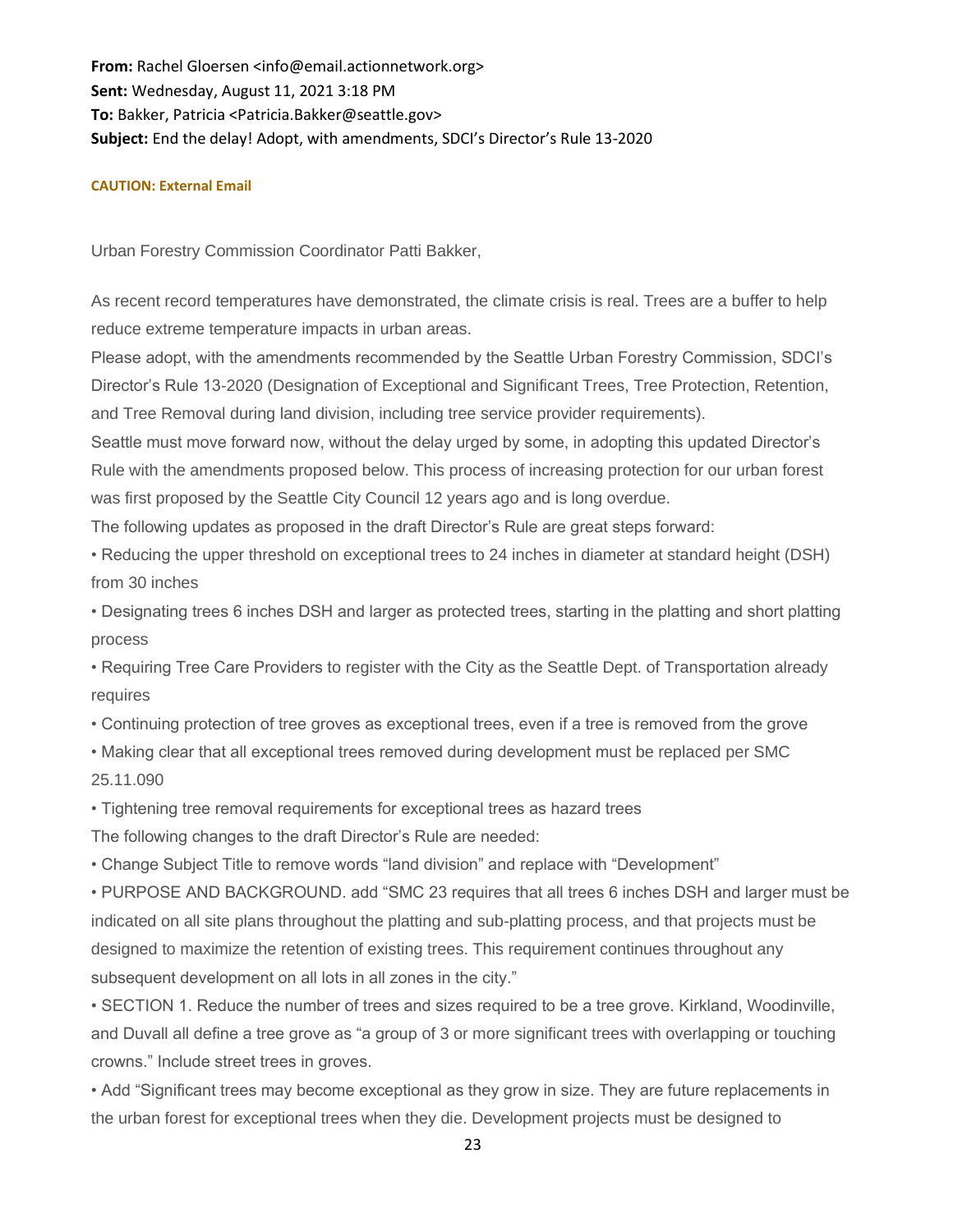maximize the retention of both exceptional and significant trees to maintain a diversity of tree species and ages."

• Add "All replacement trees regardless of size are protected trees and can't be removed."

• SECTION 2. Change the heading to "TREE PROTECTION". Remove references to "Exceptional Trees" only and change to "Trees". e.g., change "Exceptional Tree Protection Areas" to "Tree Protection Areas". • SECTION 4. Add "The Director shall have the authority to allow replacement trees on both public and private property to meet the goals and objectives of race and social justice under Seattle's Equity and Environment Initiative."

• Under SMC 25.11.090 the Director has the authority to require "one or more trees" to be planted as replacement trees for removed exceptional trees during development. The number of trees required should increase with the size of the tree removed, with a goal to achieve equivalent canopy area and volume in 25 years. Any in-lieu fee must also rise as the size of the removed tree increases. The city can not wait 80 years to replace an 80-year-old western red cedar tree and expect to maintain its canopy goals as large exceptional trees are removed during development.

• SECTION 5. SEPA requirements under SMC 25.05.675 N are for protecting special habitats and need to be considered at the beginning of the development process. The language of this SEPA code section should be included in the Director's Rule to be certain that the code is complied with.

• SECTION 6. SDCI should adopt SDOT's registration process and requirements to assist Tree Care Providers in complying with city code and regulations. Reduce the number of citations that will remove a Tree Care Provider from being registered with the city to no more than 2 per year. Require annual registration same as Seattle business licenses require. Require that Tree Care Provider companies have a WA State contractor's license to ensure they have workers' compensation. Require they have a certificate of insurance that lists the city as an additional insured so the city cannot be sued. Require that all jobs either have a certified arborist on the work site or that they have visited the site and officially sign off on the specific work being done.

As a nurse and a native seattlite, I am appalled at how many green spaces have been completely demolished since my childhood for the sake of development. What about public health? Our state boasts that the climate crisis is an emergency, but you don't take action to protect the nature that is left. The problem is NOT having enough housing, the problem is a population crisis. The number of humans is outgrowing what is sustainable on this earth. We need to push the facts. What world will our children live in? One without trees? Will we have to create electronic bees, trees, and oxygen? How will that work? What will that do to public health? Mental health?

I'm 34 years old and I have chosen not to have children because I am gravely concerned about the climate crisis. I know I am part of a growing number of people who will refrain from growing a family. I want my green, beautiful state back.

Stop selling out for a paycheck. We need our earth.